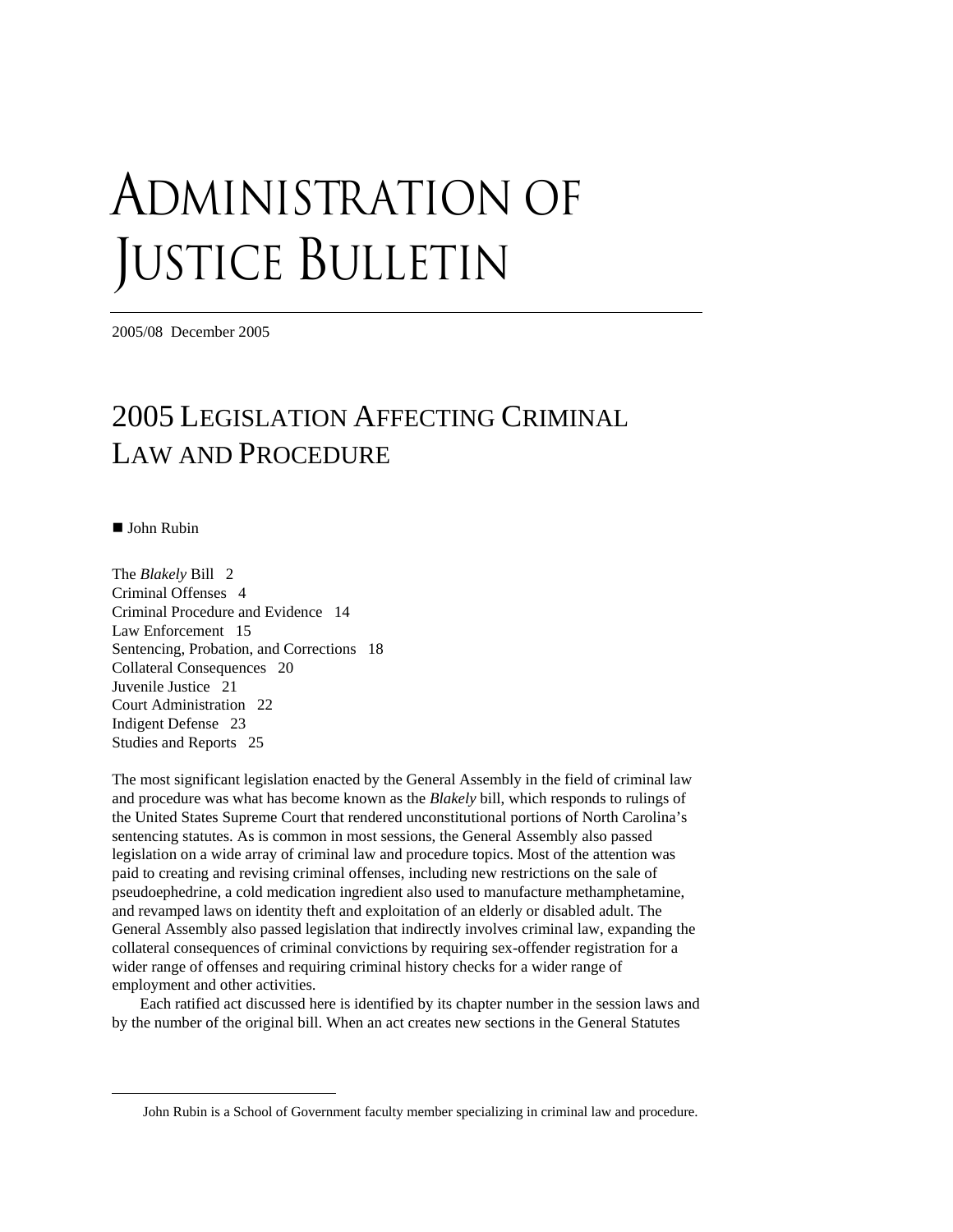(G.S.), the section number is given; however, the codifier of statutes may change that number later. Copies of the bills may be viewed on the web site of the General Assembly, [http://www.ncga.state.nc.us/.](http://www.ncga.state.nc.us/)

Some of the material in this bulletin was drawn from the forthcoming School of Government publication NORTH CAROLINA LEGISLATION 2005. That publication will be posted on the School's web site at [http://ncinfo.iog.unc.edu/pubs/nclegis/](http://ncinfo.iog.unc.edu/pubs/nclegis/%0Bindex.html) [index.html](http://ncinfo.iog.unc.edu/pubs/nclegis/%0Bindex.html) and also can be ordered from the School's publication sales office. Contact information for the publications department is included on the last page of this bulletin.

## **The** *Blakely* **Bill**

#### **Background**

In *Apprendi v. New Jersey,* 530 U.S. 466 (2000), the U.S. Supreme Court held that any fact (other than a prior conviction) that increases the defendant's sentence beyond the statutory maximum permitted for the offense must be submitted to a jury and found beyond a reasonable doubt. In *Blakely v. Washington,*  542 U.S. 296 (2004), the Court elaborated on this principle, holding that the term "maximum" means the maximum sentence that a judge may impose based solely on the facts found by the jury or admitted by the defendant. These rulings have had significant repercussions for felony sentencing in North Carolina. Almost all felonies in North Carolina are governed by structured sentencing, which has permitted a judge to impose a higher sentence based on the judge's own findings, by a preponderance of the evidence, that certain aggravating factors and prior record points exist. In several North Carolina Court of Appeals decisions, and in the North Carolina Supreme Court's decision in *State v. Allen,* 359 N.C. 425, 615 S.E.2d 256 (2005), the courts have recognized that, with some exceptions, such an approach violates the principles of *Apprendi* and *Blakely.*

In light of these problems, the General Assembly enacted S.L. 2005-145 (H 822), effective for offenses committed on or after June 30, 2005. (The North Carolina Supreme Court's *Allen* decision and the decisions by the North Carolina Court of Appeals govern the procedures to be followed for offenses committed before June 30, 2005. For a detailed discussion of the differences in procedure for offenses committed before and after the effective date of the act, *see* Jessica Smith, *North Carolina Sentencing after* 

Blakely v. Washington *and the* Blakely *Bill,* posted at <http://www.sog.unc.edu/programs/crimlaw/faculty.htm> (Sept. 2005)). The *Blakely* bill, as it has become known, applies to structured sentencing for felonies in both district and superior court. It does not apply to structured sentencing for misdemeanors, which so far is unaffected by the U.S. Supreme Court's decisions. The act also does not apply to the sentencing scheme for impaired driving offenses under G.S. Ch. 20, although that scheme is affected by the U.S. Supreme Court's decisions. For some guidance on the sentencing procedure to follow in those cases, *see State v. Speight,* 359 N.C. 602, 614 S.E.2d 262 (2005); *see also* Smith, *supra.* 

The *Blakely* bill makes the following changes to the procedures for imposing a sentence in a felony case. The revised procedures can be divided into three categories—the procedures for pleading or otherwise alleging aggravating factors and prior record points that would enhance a defendant's sentence, the procedures for determining the existence of aggravating factors and prior record points, and the procedures for considering and weighing mitigating factors against aggravating factors and imposing sentence. Unless otherwise noted, all the changes appear in revised G.S. 15A-1340.16 (aggravated and mitigated sentences) and 15A-1340.14 (prior record level for felony sentencing).

#### **Pleading Requirements**

The act essentially creates three different pleading rules depending on the aggravating factors and prior record points being sought to enhance a defendant's sentence.

1. The state must allege in an indictment or other charging instrument (such as an information if an indictment is waived) the aggravating factor under G.S. 15A-1340.16(d)(20), known as a nonstatutory aggravating factor because it does not specify any particular conduct but rather includes any aggravating factor "reasonably related to the purposes of sentencing."

2. The state must provide written notice to the defendant of its intent to prove the existence of any aggravating factor listed in G.S. 15A-1340.16(d)(1) through (19), known as statutory aggravating factors because they do specify conduct that constitutes an aggravating factor. The state also must provide written notice of its intent to prove the prior record level point in G.S.  $15A-1340.14(b)(7)$ , which adds a point if the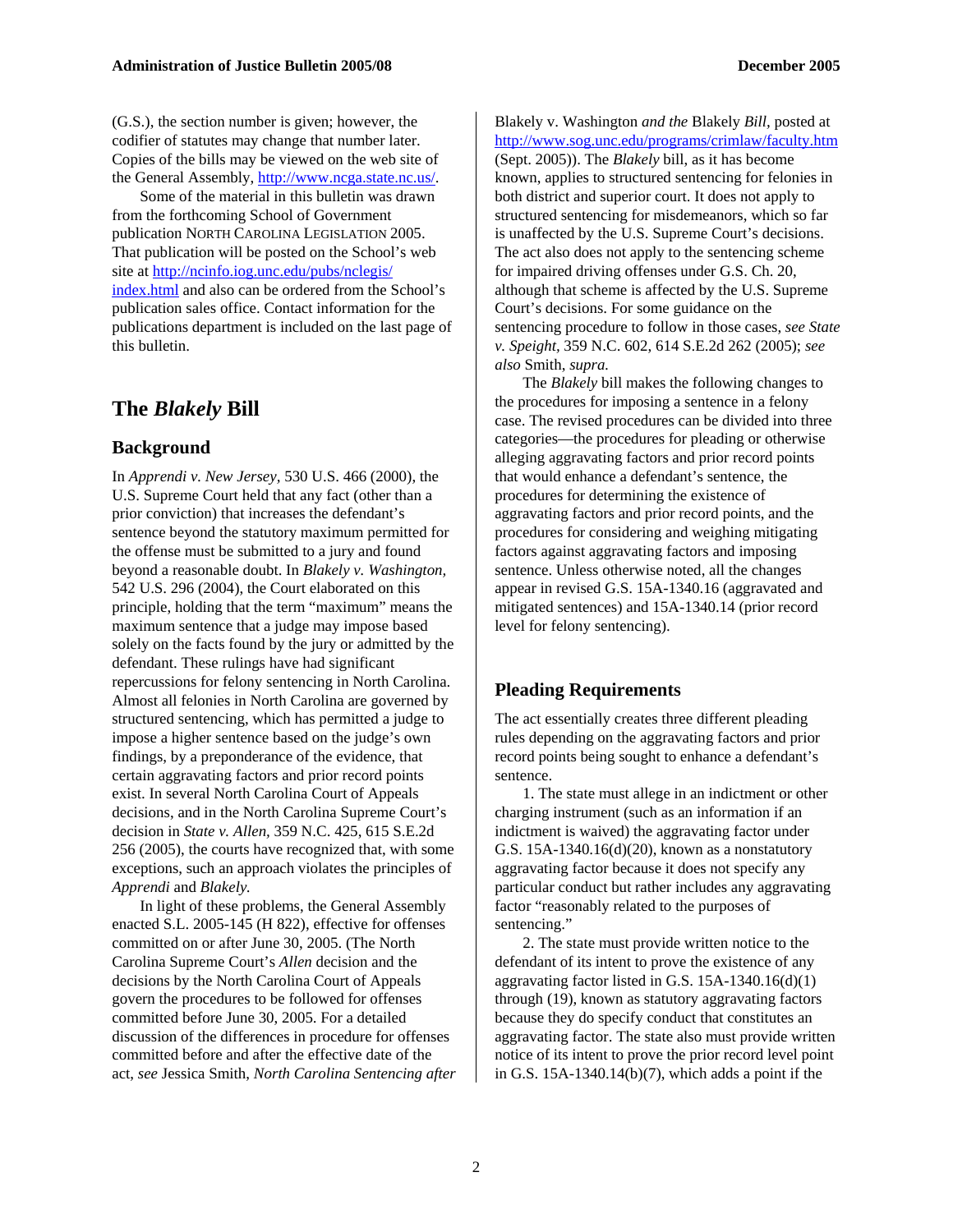defendant committed the offense while on probation, parole, or post-release supervision, while serving a sentence of imprisonment, or while on escape from a correctional facility during a sentence of imprisonment. The state must give this notice at least 30 days before trial or entry of a guilty or no contest plea, but the defendant may waive the notice. The act does not require the state to include these factors or points in an indictment or other charging instrument.

3. The state is not required to allege in the charging instrument or in a written notice prior convictions or the prior record point in G.S. 15A-1340.14(b)(6), which adds a point if all the elements of the present offense are included in a prior offense for which the defendant was convicted.

#### **Procedure for Determining Aggravating Factors and Prior Record Points**

The act essentially creates four new procedures for determining aggravating factors and the prior record point under G.S. 15A-1340.14(b)(7) (offense while on probation, parole, etc.). These new procedures do not apply to prior convictions and the prior record point under G.S. 15A-1340.14(b)(6) (present offense included in prior offense); the act does not change the prior structured sentencing procedures for those sentence enhancements, which a judge continues to determine by a preponderance of the evidence. The act states that the judge also determines the aggravating factor that the defendant was previously adjudicated delinquent for an offense that would be a Class A through E felony if committed by an adult. (According to revised G.S. 15A-1340.16(a), the judge must find this factor beyond a reasonable doubt.) The North Carolina Court of Appeals has held, however, that this factor, like other aggravating factors, must be determined by the jury or admitted by the defendant. *See State v. Yarrell,* \_\_\_ N.C. App. \_\_\_, 616 S.E.2d 258 (2005). The North Carolina Supreme Court has temporarily stayed the Court of Appeals decision but, until there is a final ruling, the safer course is for trial courts to apply the new sentencing procedures to this aggravating factor. The new procedures are as follows.

1. If the defendant does not plead guilty to the charged felony and does not admit the aggravating factors and prior record points alleged by the state, a jury is impaneled to try the felony and determine the existence of the alleged aggravating factors and points. The state must prove these factors and points beyond a reasonable doubt. The judge may submit both the

felony charge and factors and points to the jury at the same trial unless the interests of justice require that the jury consider the factors and points at a separate proceeding after trial of the felony. The act describes the procedures to be followed for reconvening the jury in the event separate proceedings are held.

2. If the defendant pleads guilty to the felony but contests one or more of the alleged aggravating factors or prior record points, a jury is impaneled to determine the existence of the aggravating factors and points only.

3. If the defendant admits the alleged aggravating factors and prior record points but pleads not guilty to the charged felony, the jury decides the felony charge only, and evidence relating solely to the establishment of the factors and points is inadmissible. In taking the defendant's admission, the court must comply with the procedures for taking guilty pleas in new G.S. 15A-1022.1, discussed next.

4. If the defendant pleads guilty to the charged felony and admits the alleged aggravating factors and prior record points, a jury trial is unnecessary. In accepting the defendant's admission to aggravating factors and points, the judge must engage in the colloquy for accepting a guilty plea under G.S. 15A-1022(a) and must follow the procedures in new G.S. 15A-1022.1, including advising the defendant of his or her rights, determining that there is a factual basis for the factors and points admitted by the defendant, and determining that the decision to admit is the informed choice of the defendant. A new AOC transcript of plea form, AOC-CR-300 (Oct. 2005), contains these steps.

Under all of the above procedures the judge does not determine the existence of aggravating factors or prior record points. A judge may rely on those factors and points to enhance a defendant's sentence only if they are found by a jury or admitted by the defendant.

#### **Consideration of Mitigating Factors and Selection of Sentence Range**

As under the previous version of structured sentencing, the judge determines the existence of any mitigating factors. If a jury has determined or the defendant has admitted any aggravating factors, and the judge determines that the aggravating factors outweigh any mitigating factors, the judge may depart from the presumptive range of sentences and impose a sentence in the aggravated range. If the judge determines that the mitigating factors outweigh the aggravating factors, the judge may impose a sentence in the mitigated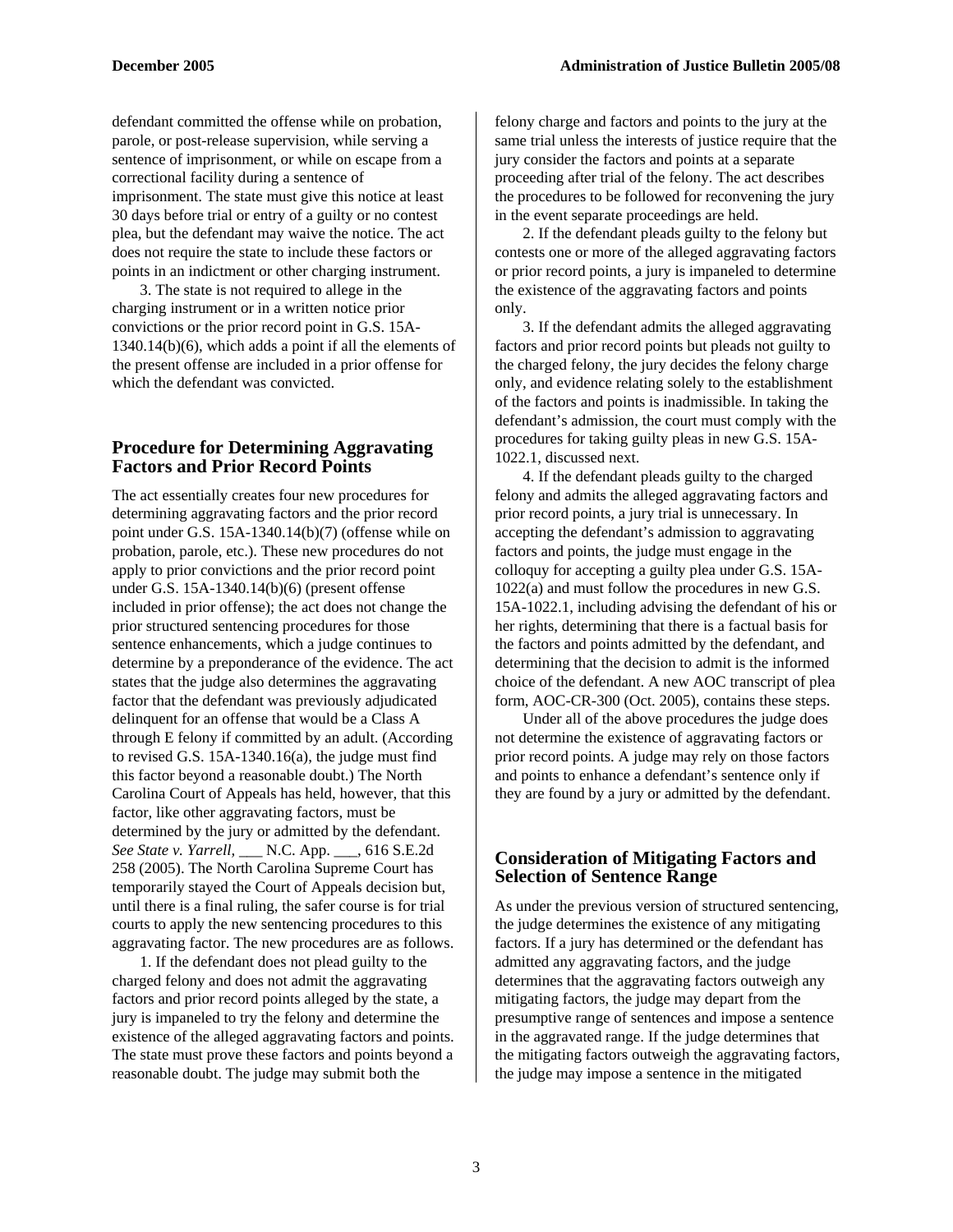range. The judge must consider any evidence of mitigating factors, but the decision to depart from the presumptive range is in the judge's discretion.

## **Criminal Offenses**

#### **Sex-related Offenses**

**Computer solicitation of sex act with child.** G.S. 14- 202.3 has made it a Class I felony for a person to solicit a child by computer to commit a sex act if the person is 16 years of age or older and the child is less than 16 years of age and at least three years younger than the person. Effective for offenses committed on or after December 1, 2005, S.L. 2005-121 (S 472) raises the punishment for this offense to a Class H felony. It also revises the statute to make it a Class H felony if the person *believes* the child is less than 16 years of age and at least three years younger than the person, whether or not the child is actually that age. The revised statute explicitly states that consent is not a defense to a violation.

The act also amends the sex offender registration statutes to provide that a violation of G.S. 14-202.3 is a "sexually violent offense" within the meaning of G.S. 14-208.6(5), which means that a person convicted of such an offense must register as a sexual offender for ten years following release or, if no prison sentence is imposed, for ten years following conviction. *See* G.S. 14-208.7**.**

Last, the act amends G.S. 114-15 to authorize the State Bureau of Investigation, on request of the Governor or Attorney General, to investigate the use of a computer to solicit certain sex-related crimes involving children.

**Indecent exposure.** G.S. 14-190.9(a) has made it a Class 2 misdemeanor for a person willfully to expose his or her private parts in a public place in the presence of a person of the opposite sex. Effective for offenses committed on or after December 1, 2005, S.L. 2005- 226 (S 776) revises that section by deleting the requirement that the other person be of the opposite sex. The revised statute also provides that "same sex" exposure does not constitute indecent exposure if it occurs in a place designated for a public purpose and is incidental to a permitted activity.

The act also adds new G.S. 14-190.9(a1) making an act of indecent exposure a Class H felony if, in addition to the elements of misdemeanor indecent exposure, the defendant is 18 years of age or older, the other person is under 16 years of age, and the defendant acts for the purpose of arousing or gratifying sexual desire. The revised section states that the new

felony offense is not a lesser offense of indecent liberties with a child under G.S. 14-202.1.

Last, the act revises G.S. 14-208.6(5) to designate the felony version of indecent exposure as a "sexually violent offense," subjecting a defendant to the ten-year sex offender registration requirements under G.S. 14- 208.7.

**Baby sitting by or near sex offender.** Effective for offenses committed on or after December 1, 2005, S.L. 2005-416 (H 1517) adds new G.S. 14-321.1 to make baby sitting unlawful in certain circumstances in which a sex offender is present. Under the new statute, it is unlawful for an

- adult
- to provide or offer to provide
- a "baby sitting service"
- either in a home in which a resident of the home is a sex offender who is registered in accordance with G.S. Ch. 14, Art. 27, or when a provider of care for the baby sitting service is a sex offender who is registered in accordance with G.S. Ch. 14, Art. 27.

"Baby sitting service" is defined as

- providing for profit
- supervision or care of a child under the age of 13
- who is unrelated to the provider by blood, marriage, or adoption
- for more than two hours per day
- while the child's parents or guardian are not on the premises.

A first offense is a Class 1 misdemeanor, and a subsequent offense is a Class H felony.

**Sexual battery.** In 2003, the General Assembly enacted G.S. 14-27.5A, making it a Class A1 misdemeanor for a person to commit a sexual battery, defined as the touching of another person by force and against the person's will for the purpose of sexual gratification. Effective for offenses committed on or after December 1, 2005, S.L. 2005-130 (H 1209) amends the sexual offender registration statutes to provide that a violation of G.S. 14-27.5A is a "sexually violent offense" within the meaning of G.S. 14.208.6(5), subjecting the defendant to the ten-year sex offender registration requirements under G.S. 14- 208.7. Previously, the only offenses subject to the mandatory sex-offender registration requirements have been offenses involving minors or felonies. (Repeat misdemeanor peeping offenses are subject to the registration requirements, but the sentencing judge has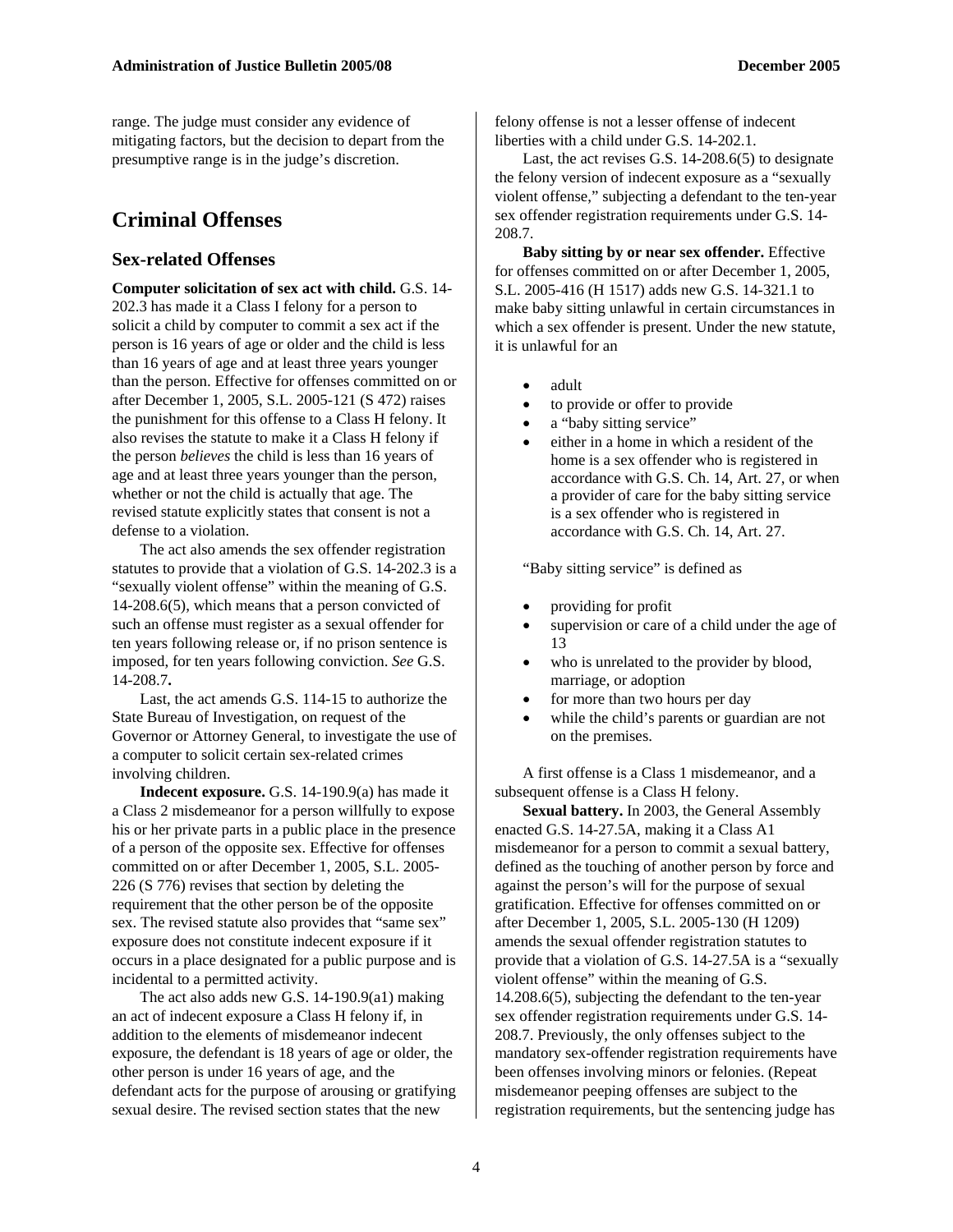the discretion to determine whether to require registration.) The act also amends G.S. 15A-266.4 to add sexual battery to the list of offenses for which a person must provide a DNA sample if convicted.

#### **Animal-related offenses**

**Assault on assistance animal.** G.S. 14-163.1 has made it a Class 1 misdemeanor to cause or attempt to cause physical harm to an assistance animal (an animal trained to assist a person with a disability) or to a lawenforcement agency animal, and it has made it a Class I felony to cause or attempt to cause serious physical harm to such an animal. Effective for offenses committed on or after December 1, 2005, S.L. 2005- 184 (S 1058) amends the statute to expand the definitions for both levels of offense to include harms that are not physical. For the misdemeanor offense, "harm" includes "any behavioral impairment" that impedes or interferes with the duties of the animal. For the felony offense, "serious harm" includes harm that requires retraining or retirement of the animal. The revised statute also requires that a person convicted of a violation make restitution for specified expenses, such as veterinary care for the animal and retraining.

**Electronic dog collars.** G.S. 14-401.17 has made it a Class 3 misdemeanor, and a Class 2 misdemeanor for a subsequent offense, to remove an electronic collar from a dog in 38 of North Carolina's 100 counties. Effective for offenses committed on or after December 1, 2005, S.L. 2005-94 (H 862) extends that prohibition to the remaining counties. The act accomplishes this result by repealing G.S. 14-401.17(d), which listed the counties to which the prohibition applied.

**Dog fighting.** Effective for offenses committed on or after December 1, 2005, S.L. 2005-383 (H 1085) establishes a procedure to allow the court to order a defendant charged with illegally using dogs for fighting in violation of G.S. 14-362.2 to deposit with the clerk of superior court the expected costs of caring for the dogs pending disposition of the charges. New G.S. 19A-70 addresses the petition process (initiated by an animal shelter that takes possession of the dog), service and hearing requirements, period of time covered by orders for the deposit of funds, renewal of orders, forfeiture of dogs for failure to pay, adoption or euthanizing of the dogs in the event of forfeiture, circumstances under which the defendant may obtain a refund of all or part of the deposit, and care of the dogs without removal from their existing location.

The new statute does not specify whether these matters are heard in district or superior court. If the matter is treated like a civil action, the district court

may be the exclusive place for hearing. Article 1 of G.S. Ch. 19A provides that civil complaints for the protection and humane treatment of animals are filed in the district court in the county in which the animal cruelty allegedly occurred. In contrast, if the matter is construed to follow the criminal case, it could be heard by the district or superior court depending on the stage of the case. A violation of G.S. 14-362.2, which is the basis for a petition for dog care expenses, is a Class H felony, which ordinarily begins in district court and, unless dismissed or resolved by guilty plea in district court, ends in superior court.

**Cockfighting.** Effective for offenses committed on or after December 1, 2005, S.L. 2005-437 (H 888) amends G.S. 14-362 to increase the offense of cockfighting from a Class 2 misdemeanor to Class I felony.

**Computer-assisted remote hunting.** Effective for offenses committed on or after December 1, 2005, S.L. 2005-62 (H 772) prohibits engaging in computerassisted remote hunting, or providing or operating a facility that allows computer-assisted remote hunting, of wild animals or wild birds located within North Carolina. "Computer-assisted remote hunting" is defined in new G.S. 113-291.1A as "the use of a computer or other device, equipment, or software, to remotely control the aiming and discharging of a firearm or other weapon, that allows a person, not physically present at the location of that firearm or weapon, to hunt or shoot a wild animal or wild bird." A violation is a Class 1 misdemeanor under G.S. 113- 294(q) and results in a two-year suspension under G.S. 113-276.3(d) of any license or permit applicable to the type of activity that resulted in the conviction.

#### **Theft-related Offenses**

**Identity theft.** Effective for offenses committed on or after December 1, 2005, S.L. 2005-414 (S 1048) renames the offense of financial identity fraud, in G.S. 14-113.20, as "identity theft" and makes other changes to facilitate enforcement of the statute. Amended G.S. 14-113.20 expands the definition of identifying information subject to the section to include employer tax identification numbers, state identification cards, passport numbers, electronic mail names and addresses, internet account numbers, and internet identification names. Under amended G.S. 14-113.21, the venue for prosecution of identity theft includes the county where the victim or defendant live, any county where part of the identity theft took place, and any county instrumental to the completion of the offense. New G.S. 14-113.21A allows law enforcement officers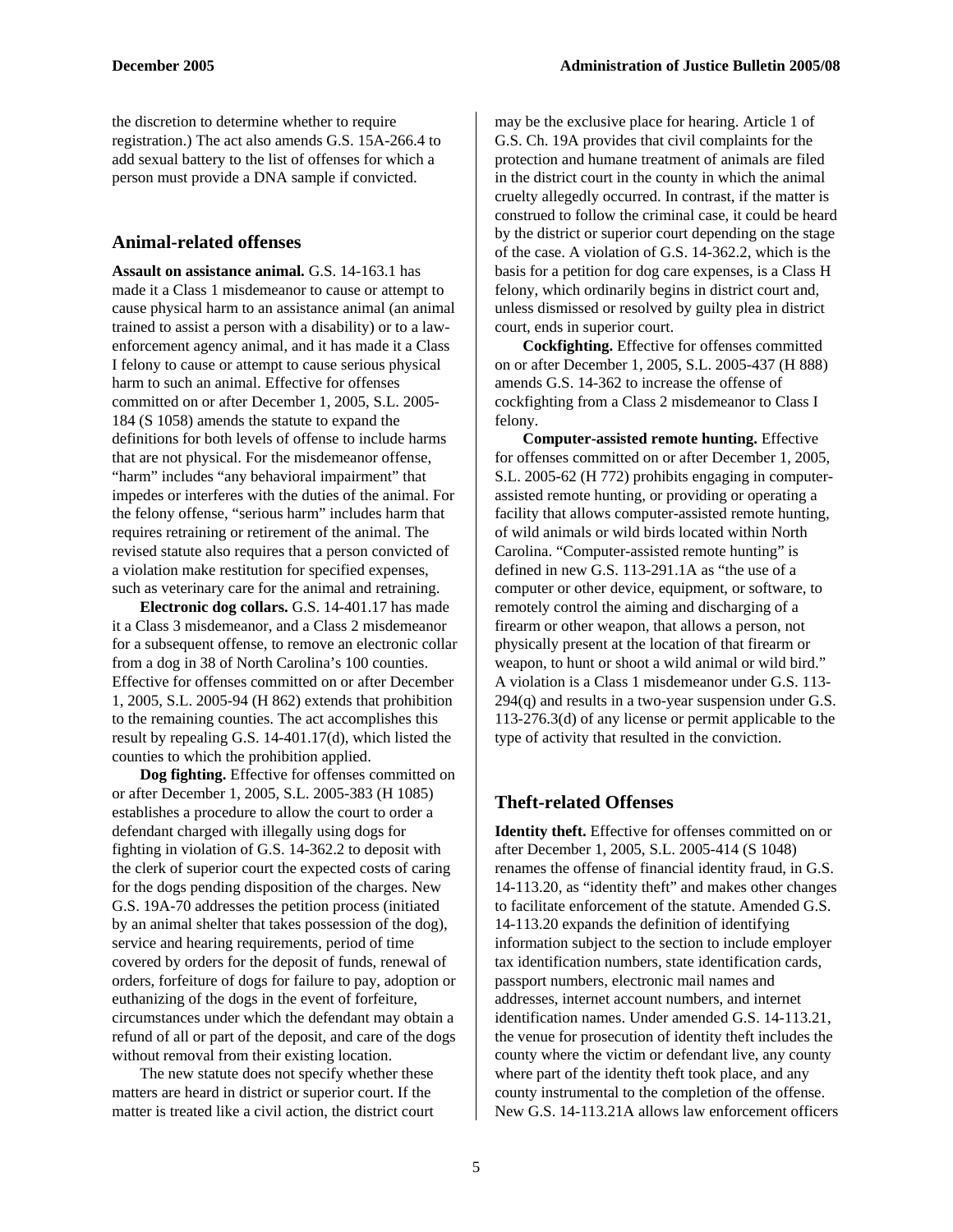to take complaints of identity theft and forward them to the appropriate law enforcement agency even though they do not have jurisdiction to investigate or prosecute the offense.

The criminal law changes are a small part of a larger act aimed at preventing identity theft. The act creates a new Article 2A in G.S. Ch. 75, entitled the "Identity Theft Protection Act," which contains numerous provisions requiring businesses to protect personal identifying information, such as social security numbers. Violations of the new provisions are considered violations of G.S. 75-1.1, subject to civil penalties under Article 1 of G.S. Ch. 75. The act also adds new G.S. 132-1.8 restricting the disclosure of social security numbers and other personal identifying information by agencies of the state or its political subdivisions. These provisions have varying effective dates. The new section also forbids a person, effective December 1, 2005, from filing a document in the official records of the register of deeds or of the courts that includes certain personal identifying information, such as social security numbers, unless expressly required by law or court order or adopted by the State Registrar on records of vital events. A violation of this restriction is an infraction, subject to a penalty of up to \$500. The register of deeds and clerk of court may not be held liable, however, for the inclusion of personal identifying information in records filed with them.

**Breaking or entering place of worship.** Effective for offenses committed on or after December 1, 2005, S.L. 2005-235 (S 972) adds new G.S. 14-54.1 making it a Class G felony to break or enter a building that is a place of religious worship (as defined in the new section) with the intent to commit a felony or larceny. Breaking or entering other types of buildings (other than a dwelling) remains a Class H felony.

**Failure to return rented vehicle.** G.S. 14-167 has made it a Class 2 misdemeanor to fail to return rented property, including a rented motor vehicle, at the expiration of the rental period. Effective for offenses committed on or after December 1, 2005, S.L. 2005- 182 (H 1392) amends G.S. 14-167 to make it a Class H felony to fail to return a rented motor vehicle if at the time of the rental the vehicle had a fair market value of more than \$4,000. If the defendant has leased or rented a motor vehicle by a written agreement, the following circumstances (described in new G.S. 14-168.5) constitute prima facie evidence of an intent to commit the offenses of failing to return rented property in violation of G.S. 14-167, renting property with the intent to defraud in violation of G.S. 14-168, and conversion of rented property in violation of G.S. 14- 168.1:

- After the agreement has expired, the defendant has failed or refused to return the vehicle to the place specified within 72 hours after written demand by one of the methods specified in new G.S. 14-168.5(b)—for example, hand delivery of the demand; or
- The lease or rental of the vehicle was obtained by presentation of identifying information to the lessor or renter that is false, fictitious, or knowingly not current.

New G.S. 20-102.2 provides that a lawenforcement officer who receives a report of a failure to return a rented vehicle in violation of G.S. 14-167 must report the information to the National Crime Information Center (NCIC); upon recovery of the vehicle, the officer must report the information to the NCIC and to the party who reported the loss.

**Larceny of construction materials.** Effective for offenses committed on or after December 1, 2005, S.L. 2005-208 (S 532) adds new G.S. 14-72.6 to make larceny, receiving stolen goods, and possession of stolen goods Class I felonies if the goods are stolen from a permitted construction site and the goods have a value of more than \$300 and less than \$1,000. Larceny, receiving, and possession remain Class H felonies, regardless of the site of the theft, if the goods are worth more than \$1,000.

**Exploitation of elder or disabled adult.** G.S. 14- 32.3(c) has made it a crime for a caretaker to exploit an elder or disabled adult. Violation of that subsection has been a Class H felony if the exploitation resulted in the loss of more than \$1,000 and a Class 1 misdemeanor if the loss was \$1,000 or less. Effective for offenses committed on or after December 1, 2005, S.L. 2005- 272 (H 1466) repeals G.S. 14-32.3(c) and replaces it with G.S. 14-112.2.

The new statute creates two offenses involving exploitation of an elder or disabled adult (defined in new G.S. 14-112.2(a)) . Under new G.S. 14-112.2(b), it is unlawful for a person

- who stands in a position of trust and confidence or has a business relationship with an elder or disabled adult
- knowingly
- by deception or intimidation
- to obtain or use or endeavor to obtain or use an elder or disabled adult's funds, assets, or property
- with the intent to deprive temporarily or permanently the elder or disabled adult of the use, benefit, or possession of the property or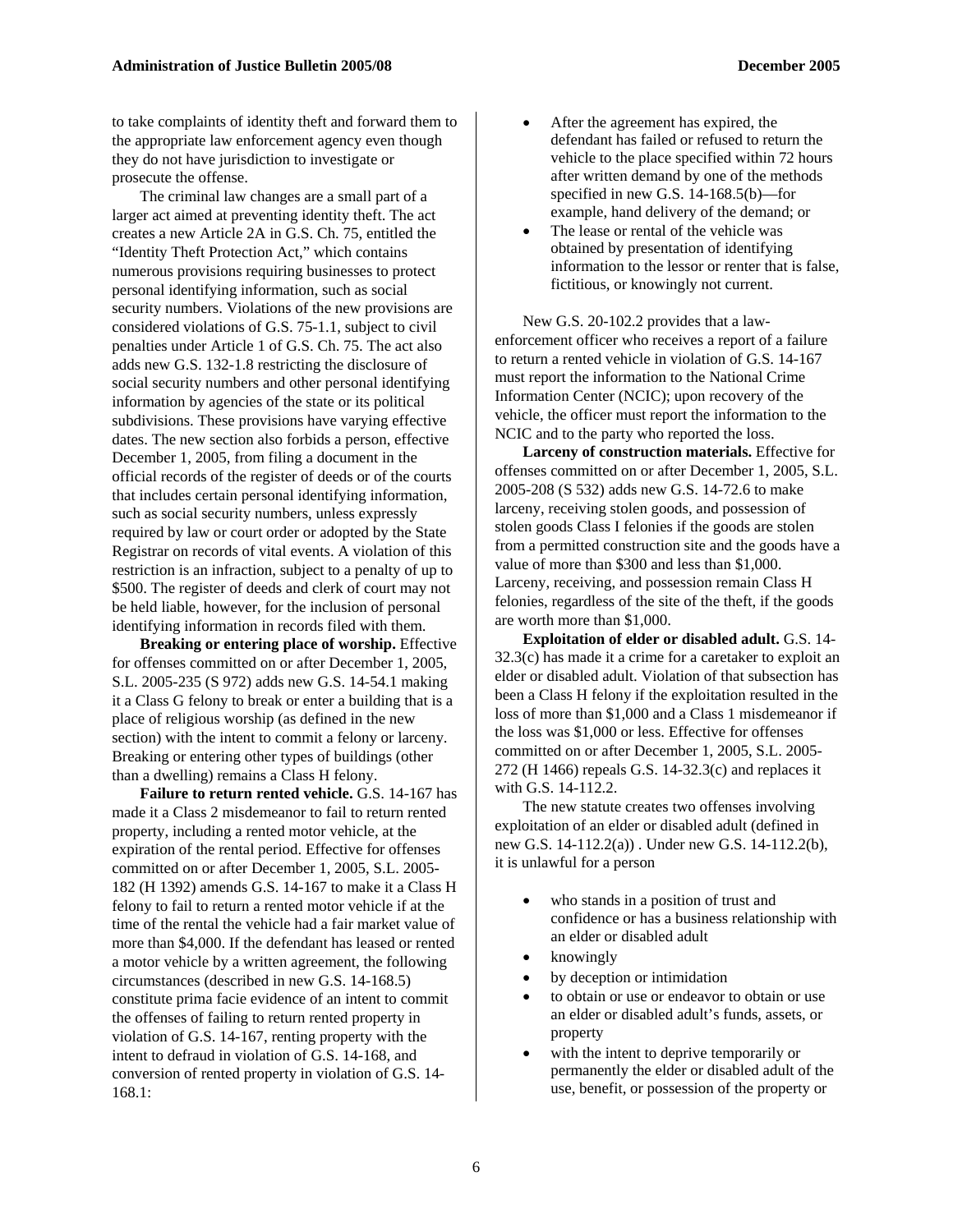to benefit someone other than the elder or disabled adult.

A violation is a Class F felony if the property is valued at \$100,000 or more, a Class G felony if the property is valued at \$20,000 or more but less than \$100,000, and a Class H felony if the property is valued at less than \$20,000.

Under new G.S. 14-112.2(c), it is unlawful for a person

- who knows or reasonably should know
- that an elder or disabled adult lacks the capacity to consent
- to obtain or use, endeavor to obtain or use, or conspire with another to obtain or use an elder or disabled adult's funds, assets, or property
- with the intent to deprive temporarily or permanently the elder or disabled adult of the use, benefit, or possession of the property or to benefit someone other than the elder or disabled adult.

A violation is a Class G felony if the property is valued at \$100,000 or more, a Class H felony if the property is valued at \$20,000 or more but less than \$100,000, and a Class I felony if the property is valued at less than \$20,000. The subsection states that it does not apply to a person acting within the scope of his or her lawful authority as agent for the adult.

**Pirating of movie in theater.** Effective for offenses committed on or after December 1, 2005, S.L. 2005-301 (H 687) adds G.S. 14-440.1 making it a crime for a person to

- knowingly
- operate or attempt to operate
- an audiovisual recording device
- in a motion picture theater
- to transmit, record, or otherwise make a copy of a motion picture
- without the written consent of the theater owner.

A first offense is a Class 1 misdemeanor, and a subsequent offense is a Class I felony. Upon conviction, the court must order the forfeiture and destruction of unauthorized recordings and devices used in connection with the offense.

**Preparation to break or enter motor vehicle.** G.S. 14-55 has made it a Class I felony to possess certain weapons or tools with the intent to break or enter a building and commit a felony or larceny. Effective for offenses committed on or after December

1, 2005, S.L. 2005-352 (H 891) adds a parallel statute prohibiting preparation to break or enter a motor vehicle. New G.S. 14-56.4(b) makes it unlawful to

- possess
- a motor vehicle master key, manipulative key, or other motor vehicle lock-picking or hot wiring device
- with the intent to commit a felony, larceny, or unauthorized use of a motor conveyance.

New G.S. 14-56.4(c) makes it unlawful to

- willfully
- buy, sell, or transfer
- a motor vehicle master key, manipulative key or device, and certain other instruments
- designed to open or capable of opening the door or trunk, or starting the engine, of a motor vehicle
- for use in any manner prohibited by G.S. 14-56.4.

A first offense is a Class 1 misdemeanor, and a subsequent offense is a Class I felony. The prohibition does not apply to locksmiths, towing service employees, law enforcement officers, and certain others.

## **Controlled Substances**

**Pseudoephedrine (methamphetamine precursor).**  Effective for offenses committed on or after January 15, 2006, S.L. 2005-434 (H 248) imposes various restrictions on the sale of pseudoephedrine, an ingredient in lawful cold medication but also used in the illegal manufacture of methamphetamine. New G.S. 90-113.52 through 90-113.54 contain these restrictions—for example, a retailer may not offer pseudoephedrine for sale by self-service and a customer may not make a retail purchase without a prescription of more than three packages containing a total of more than nine grams of pseudoephedrine products within a thirty-day period.

New G.S. 90-113.56 establishes the following penalties for violations of these sales restrictions:

• A retailer who willfully and knowingly violates the restrictions in G.S. 90-113.52 through 90-113.54 is guilty of a Class A1 misdemeanor for a first offense and a Class I felony for a subsequent offense. A retailer convicted of a third offense on the premises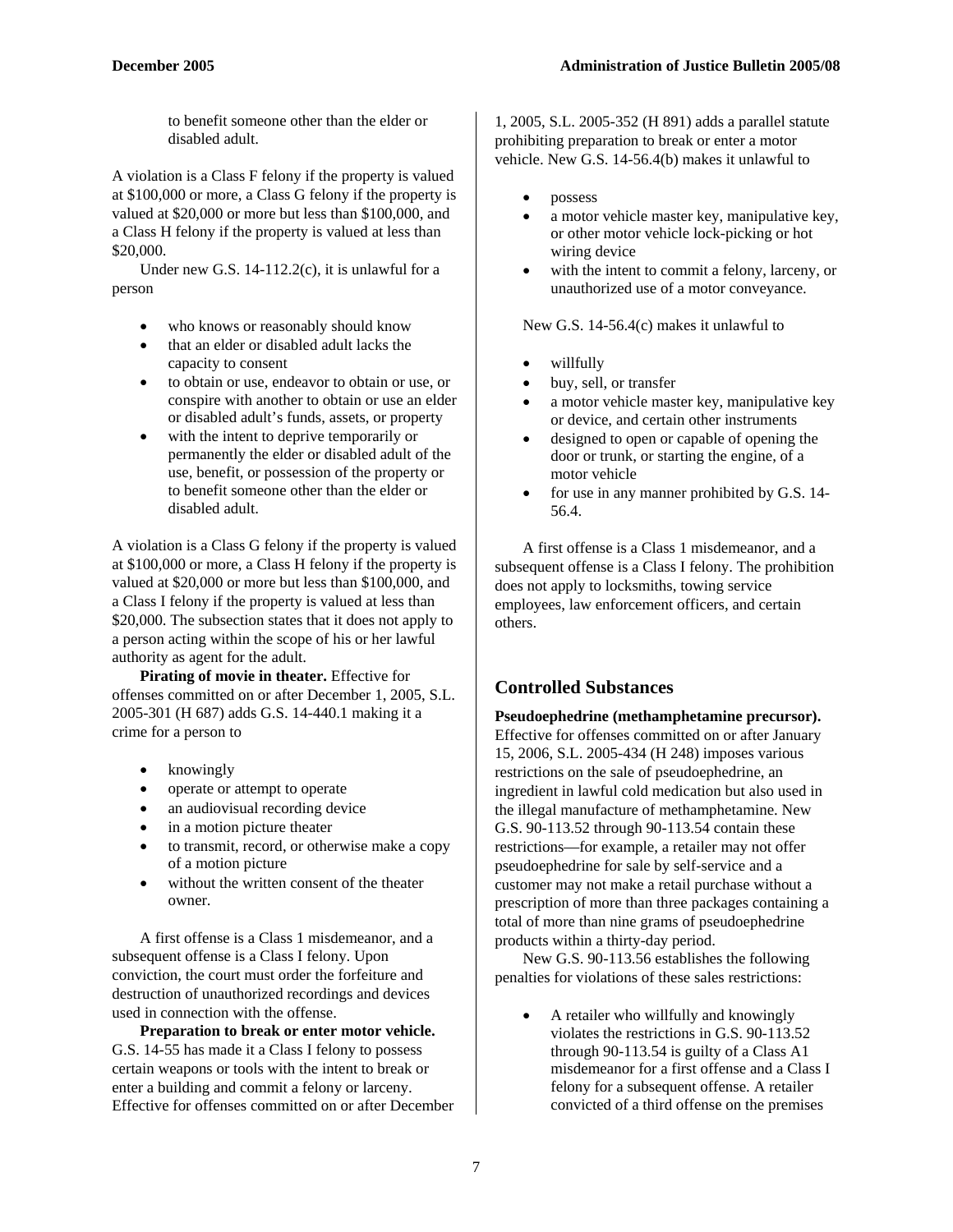of a single establishment is prohibited from selling pseudoephedrine products at that establishment. *See* G.S. 90-113.56(a).

- A purchaser or employee of a retailer who violates the restrictions in G.S. 90-113.52(c) or 90-113.53 is guilty of a Class 1 misdemeanor for a first offense, a Class A1 misdemeanor for a second offense, and a Class I felony for a subsequent offense. According to G.S. 90-113.56(b), these penalties do not apply to a bona fide innocent purchaser.
- A retailer who fails to train employees in accordance with G.S. 90-113.55, supervise them in transactions involving pseudoephedrine products, or discipline them for violations is subject to a fine of \$500 for a first violation, \$750 for a second violation, and \$1,000 for a subsequent violation. It appears that these sanctions, although labeled "fines," are civil penalties, imposed administratively and not as part of a criminal case.

New G.S. 90-113.57 gives retailers and employees immunity from civil liability for reporting to law enforcement, reasonably and in good faith, criminal activity involving the sale or purchase of pseudoephedrine products or for refusing to sell such products to a person reasonably believed to be ineligible to purchase them.

The act also adds G.S. 66-254.1 making it unlawful for itinerant merchants, peddlers, and specialty markets to sell pseudoephedrine products and other drugs. A first offense is a Class 1 misdemeanor, a second offense is a Class A1 misdemeanor, and a subsequent offense is a Class I felony.

For a discussion of the new pretrial release restrictions related to methamphetamine offenses, see Criminal Procedure and Evidence, below.

**Illegal substances tax.** G.S. 105-113.112 has restricted the disclosure and use in a criminal proceeding of information obtained in the course of administering the tax on illegal substances in Art. 2D of G.S. Ch. 105. Effective September 27, 2005, S.L. 2005-435 (H 105) amends that section to clarify the restrictions on disclosure and use. Amended G.S. 105- 113.112 provides as follows:

- Information obtained by the Department of Revenue in the course of administering the illegal substances tax is confidential.
- The information may not be disclosed except in the limited circumstances in G.S. 105-259.

The information may not be used as evidence in a criminal prosecution, and no employee or agent of the Department of Revenue may testify about the information in a criminal prosecution, other than for an offense under the illegal substances tax article or under the article on general administration of the tax laws (Art. 9 of G.S. Ch. 105). This restriction does not apply to information obtained from a source other than an employee or agent of the Department of Revenue. An employee or agent who provides evidence or testimony in violation of this provision is guilty of a Class 1 misdemeanor.

#### **Alcohol and Tobacco**

**Stronger beer.** Effective August 13, 2005, S.L. 2005- 277 (H 392) amends G.S. 18B-101(9) to revise the definition of "malt beverage" to increase the allowable alcohol content from 6% to 15% by volume. A malt beverage with more than 6% alcohol by volume must bear a label indicating the alcohol content.

**Alcohol and tobacco sales.** Effective September 7, 2005, S.L. 2005-350 (H 1500) amends G.S. 18B- $302(d)$  and G.S. 14-313(b) to provide that it is a defense to selling alcohol or tobacco to an underage purchaser that the seller relied on a biometric identification system that demonstrated that the purchaser was the required minimum age. A biometric identification system is a system in which the customer registers his or her identification in advance with the seller and thereafter makes purchases that would otherwise require proof of age by, for example, pressing his or her finger on a fingerprint reader.

#### **Motor Vehicle and Related Offenses**

Hit-and-run and move-over laws. Two bills amend the statutes that regulate a driver's conduct when accidents or other traffic disruptions occur. One revises the "hit and run" statute, and the other clarifies the duties of a motorist subject to the "move over" law.

The hit-and-run bill, S.L. 2005-460 (H 217), amends G.S. 20-166, effective for offenses committed on or after December 1, 2005, to clarify the duties of drivers involved in accidents. Drivers already had to stop, provide information to other drivers, report most accidents to law enforcement authorities, and if appropriate seek medical assistance. The act revises the statute to add that, until the investigating officer completes his or her investigation of the accident, the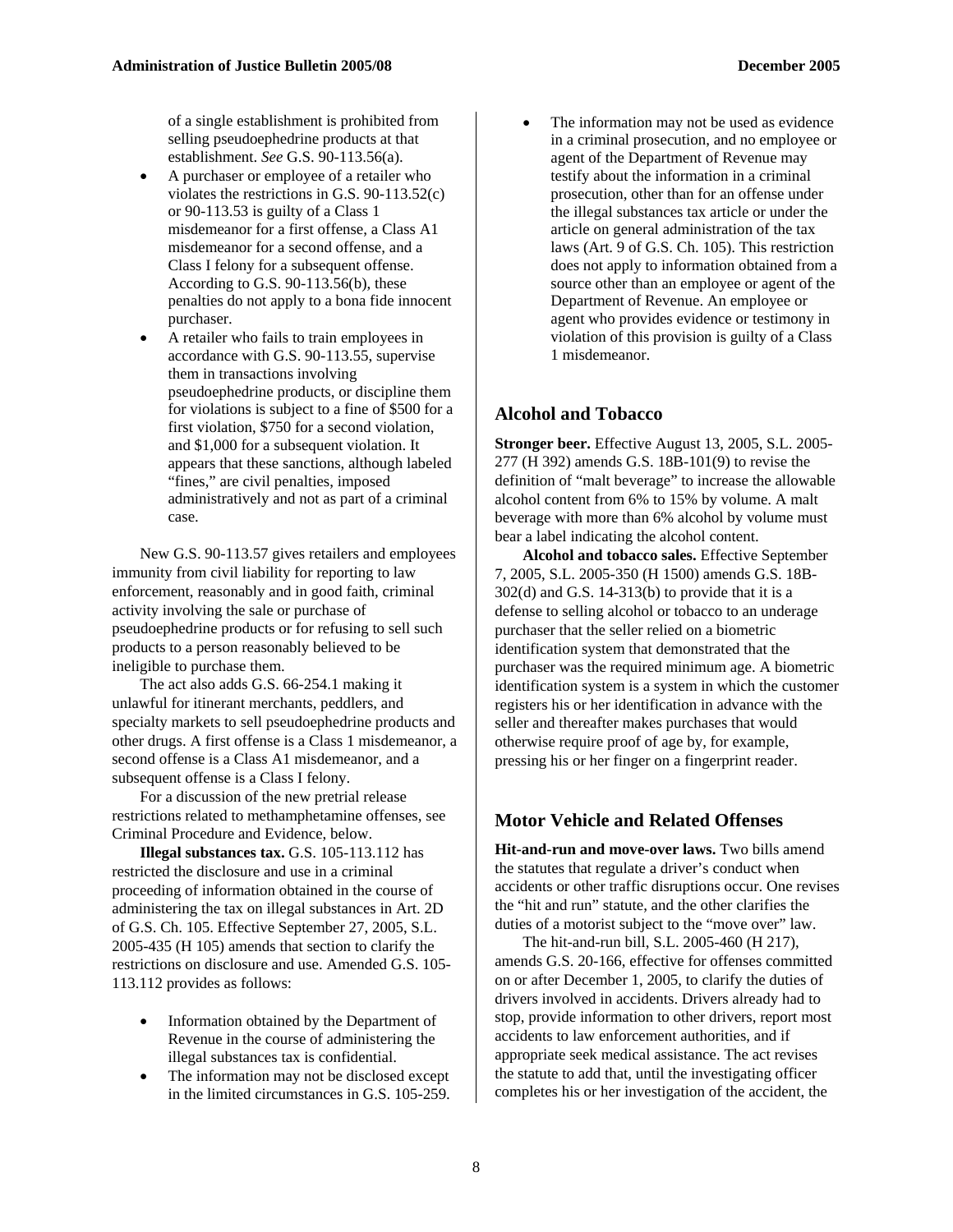driver may not allow or agree to let another person remove the vehicle that the driver had been driving except in specified circumstances—for example, to call for medical assistance or to avoid significant risk of injury. A violation of this requirement is a Class H felony if the accident resulted in injury or death to any person and a Class 1 misdemeanor if the accident resulted in injury or death without the driver's knowledge or damage to property only. New G.S. 20- 166.2 places similar restrictions on passengers in a vehicle involved in an accident, making it a Class H felony or Class 1 misdemeanor depending on the accident's severity to leave the scene by acting as the driver of a vehicle involved in the accident, except in specified circumstances. New G.S. 20-166.2(b) also makes it a Class 1 misdemeanor for a passenger to fail to provide to the drivers of the other vehicles involved in the accident the usual identification that is transferred at accident scenes.

Effective for offenses committed on or after July 1, 2006, S.L. 2005-189 (H 288) amends the move-over requirements in G.S. 20-157(f). That law was enacted in response to the needs of emergency personnel who are present at accident scenes or other times when emergency vehicles are present. It has required drivers either to move over to the lane of traffic away from an emergency vehicle or to slow down if the driver has to stay in the lane nearest the emergency vehicle. The act expands the definition of covered vehicles to include "public service vehicles," which are vehicles assisting in the towing or moving of disabled vehicles. It also increases the penalty for violations of G.S. 20-157, which regulates the conduct of drivers when they are approached by emergency vehicles as well as when they pass stopped emergency vehicles.<sup>[1](#page-8-0)</sup> Most violations are infractions subject to a penalty of up to \$250 (previously, \$100). A failure to move over in violation of G.S. 20-157(a) remains a Class 2 misdemeanor. Under G.S. 20-157(h), a violation that results in more than \$500 damage to property near an emergency or public service vehicle or in personal injury to an emergency response worker is a Class 1 misdemeanor. Under G.S. 20-157(i), a violation that results in serious injury or death to such workers is a Class I felony. The Division of Motor Vehicles also may suspend for up to six months the driver's license of any driver convicted of the felony version of the offense, but a judge may issue a limited driving privilege under the same terms and conditions applicable to limited privileges issued in speeding

<span id="page-8-0"></span>1. Amended G.S. 20-157(a) also provides that a driver's failure to move over when approached by an emergency vehicle constitutes negligence per se.

 $\overline{\phantom{a}}$ 

cases under G.S. 20-16.1(b).

**Passing stopped school bus.** Effective for offenses committed on or after Sept. 1, 2005, S.L. 2005-204 (H 1400) amends G.S. 20-217 to increase the punishment for passing a stopped school bus from a Class 2 to Class 1 misdemeanor. Under the revised statute, it is a Class I felony if a person passes a stopped school bus in violation of the statute and willfully strikes a person and causes serious bodily injury. The act also eliminates the requirement that the sign indicating that the bus is a school bus be marked by letters eight inches high. The sign must be visible, but no minimum size is specified.

**Speeding to elude arrest.** Effective for offenses committed on or after December 1, 2005, S.L. 2005- 341 (H 1279) amends G.S. 20-141.5 to increase the punishment in certain circumstances for the offense of "speeding to elude arrest." (The offense does not actually require speeding as an element; a person commits the offense by using a motor vehicle to flee or attempt to elude a law enforcement officer.) Revised G.S. 20-141.5(c) provides that in cases in which the offense is the proximate cause of death of any person, the offense is a Class H felony if it would have been a Class 1 misdemeanor, and a Class E felony if it would have been a Class H felony, under G.S. 20-141.5.

**Commercial drivers.** S.L. 2005-349 (H 670) makes several changes to the laws governing commercial drivers licenses, effective for offenses committed on or after September 30, 2005. *See* James C. Drennan, *Motor Vehicles, in* NORTH CAROLINA LEGISLATION 2005 (forthcoming from the School of Government). The changes that involve criminal law are discussed here.

*PJCs.* Most actions that the Division of Motor Vehicles (DMV) take that affect a person's license require the person to have been convicted of an offense. Amended G.S. 20-4.01(4a)a. includes in the definition of conviction any prayer for judgment continued (PJC) if the offender holds a commercial drivers license or the offense occurs in a commercial motor vehicle. A PJC is a sentence deferral procedure often used in motor vehicle cases to postpone the imposition of a sentence indefinitely. Noncommercial drivers must accumulate three PJCs before they count as convictions.

*Disqualification.* G.S. 20-17.4 sets out the rules governing license disqualifications. Disqualifications are special license actions taken by DMV to prohibit a person from driving a commercial vehicle. They do not, by themselves, prohibit the driver from driving a noncommercial vehicle. G.S. 20-17.4 has required that the conduct that leads to the disqualification occur in a commercial vehicle, unless otherwise specifically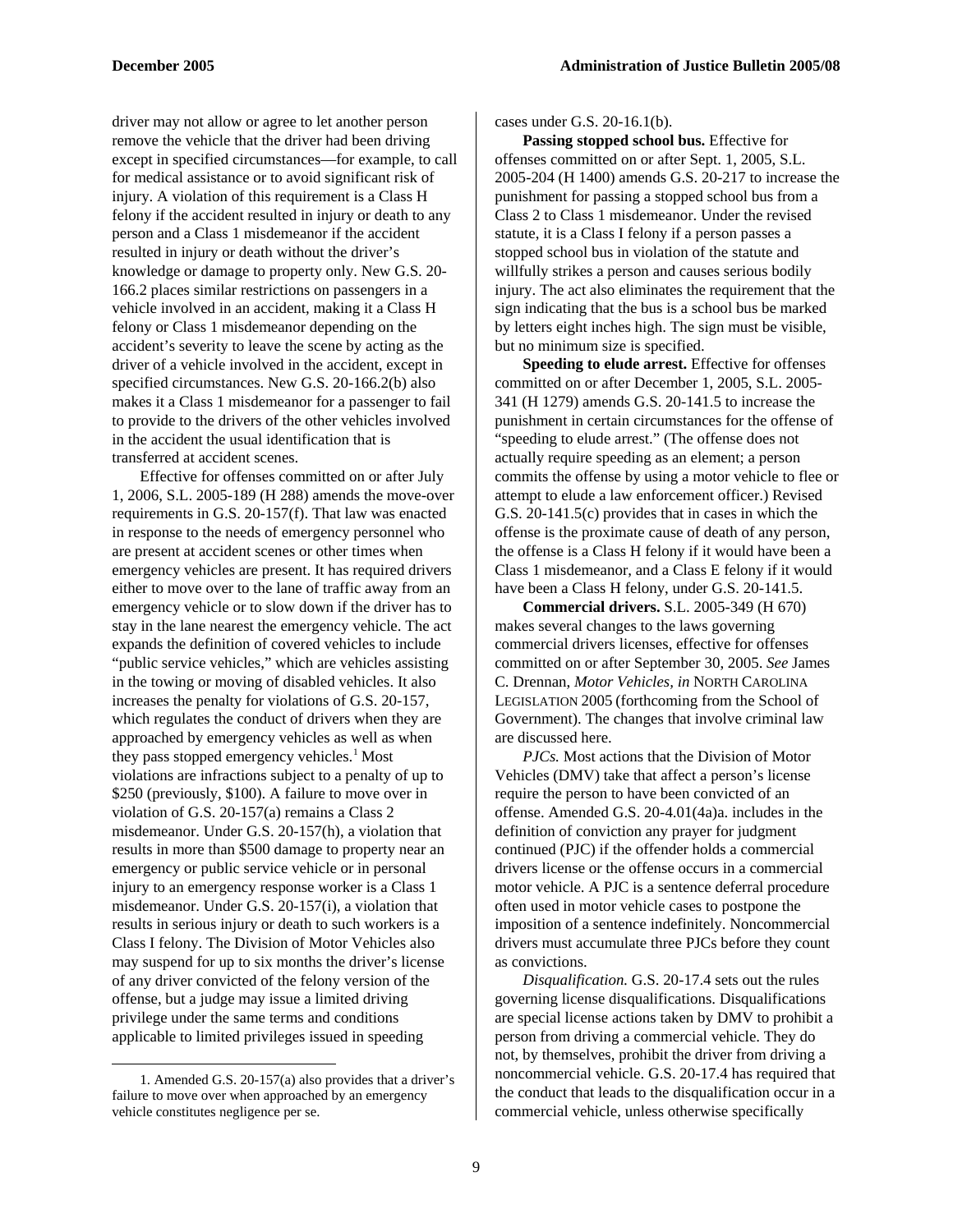provided in the statute. The act reverses that rule, so that a commercial driver who commits an offense in a private automobile will be treated for disqualification purposes in the same manner as if he or she had been driving a commercial vehicle. It also adds as grounds for disqualification the following: civil revocations under G.S. 20-16.5 or similar statutes in other jurisdictions if the offense occurs in a commercial vehicle; convictions of death by vehicle or manslaughter occurring while the person was operating a commercial motor vehicle; and driving a commercial vehicle while the person's license is revoked or is otherwise disqualified from driving a commercial vehicle.

*Serious traffic violations.* The act also reverses another rule. Amended G.S. 20-17.4(d) provides that multiple disqualifications for "serious traffic offenses" run consecutively to other disqualifications. The general rule for most license actions is that multiple periods of revocation run concurrently. Note that the act also revises the definition of "serious traffic violation" in G.S. 20-4.01(41a), which previously included certain violations in a commercial motor vehicle only, to include offenses involving commercial and other motor vehicles.

*Ten-year-old convictions.* The act exempts some commercial license records from another rule applicable to most drivers. G.S. 20-36 prohibits DMV from considering convictions that are more than ten years old. Amended G.S. 20-36 eliminates that tenyear limit for offenses occurring in a commercial vehicle and for a second failure to submit to a chemical test for an implied-consent offense in a commercial vehicle.

*Civil penalties for drivers and their employers.*  Amended G.S. 20-37.21 imposes civil monetary penalties (in addition to any criminal punishments) on a person convicted of driving a commercial vehicle without a license and on an employer convicted of knowingly permitting a driver to drive a commercial vehicle without a license. Amended G.S. 20-37.21 also imposes civil monetary penalties on an employer who knowingly permits a driver of a commercial vehicle to violate any railroad grade requirements contained in G.S. 20-142.1 through 20-142.5; the same conduct also may be prosecuted in criminal court as an infraction under those sections.

**No contest pleas in other states.** Effective for offenses committed on or after September 30, 2005, S.L. 2005-349 (H 670) revises G.S. 20-4.01(4a)b. to include in the definition of "conviction," for both commercial and noncommercial drivers, a final conviction of a criminal offense in another state based on a no-contest plea. This change appears to eliminate

any requirement for the other state to have made a finding of guilt in taking the defendant's no-contest plea. *Compare Davis v. Hiatt,* 326 N.C. 462, 390 S.E.2d 338 (1990) (in taking no contest plea for offense committed in North Carolina, court must determine there is factual basis for plea).

**All-terrain vehicles.** An all-terrain vehicle (ATV) is a motorized off-highway vehicle designed to travel on three or four low-pressure tires, having a seat designed to be straddled by the operator and handlebars for steering control. S.L. 2005-282 (S 189) adds several new statutes to regulate ATVs in specified circumstances. All violations are infractions only, subject to a penalty of up to \$200. There are no driver's license consequences, and the provisions do not apply to ATV's used in farming operations or for hunting or trapping purposes if the person is lawfully engaged in hunting or trapping. Except as indicated below, the act applies to offenses committed on or after December 1, 2005.

- New G.S. 20-171.10 makes it unlawful for a parent or legal guardian to permit his or her child to operate an ATV of any kind if the child is under eight years of age. A parent or legal guardian may permit a child who is at least eight and under twelve to operate an ATV of less than 70 cubic centimeters, and may permit a child who is at least 12 and under 16 to operate an ATV of less than 90 cubic centimeters, if the child is under the continuous visual supervision of a person over 18; however, these restrictions do not apply if the child operating the ATV turned eight on or before August 15, 2005, and the parent or legal guardian owned the ATV before August 15, 2005.
- New G.S. 20-171.11 forbids the operator of an ATV from carrying a passenger unless the ATV is designed by the manufacturer to carry passengers.
- New G.S. 20-171.12 forbids a person from knowingly selling or offering to sell an ATV for use by a person in violation of the statutory age restrictions.
- New G.S. 20-171.13 requires that ATV's be equipped with brakes, a muffler, and a spark arrester.
- New G.S. 20-171.14 prohibits a person from operating an ATV without eye protection and a safety helmet; while under the influence of alcohol, a controlled substance, or a drug that impairs vision or motor coordination; in a careless or reckless manner; on a public street or highway except to cross the street or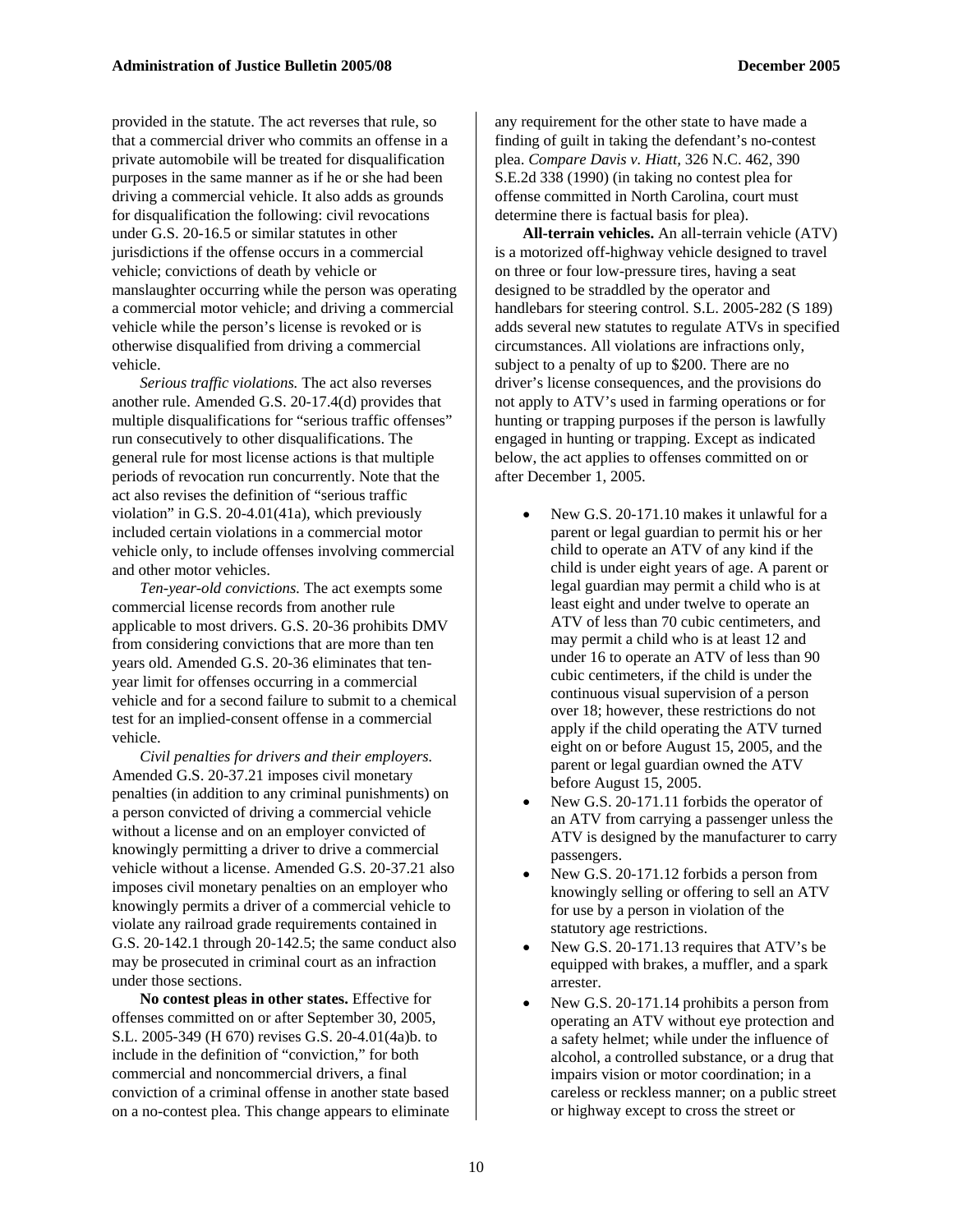highway or as otherwise permitted by law; on an interstate or limited-access highway except as otherwise permitted by law; or at night without lights unless the use of lights is prohibited by other laws.

• New G.S. 20-171.15 requires ATV operators born on or after January 1, 1990, to possess an appropriate safety certificate. This last requirement takes effect October 1, 2006.

**Personal watercraft.** G.S. 75A-13.3(b) has allowed a person who is at least 12 but under 16 years of age to operate a personal watercraft if accompanied by a person at least 18 years of age or if he or she has satisfactory proof of completion of an approved boating safety education course. S.L. 2005-161 (H 702) amends that statute to require that the underage person be at least 14 years old. The act is effective November 1, 2005, except that the higher age requirement does not apply to children who turned 12 before November 1, 2005.

**Obstructing boat dock.** Effective for offenses committed on or after December 1, 2005, S.L. 2005- 164 (H 1430) amends G.S. 113-135.1 to make it an infraction, punishable by a penalty of \$50, to park a vehicle in violation of a rule regulating the parking of vehicles at boating access or boating launch areas. Revised G.S. 113-264 authorizes a wildlife or other law-enforcement officer to have a vehicle towed from a public boating access area that is owned or operated by the Wildlife Resources Commission if it is parked in an area not designated for parking or is left for a purpose other than launching, operating, or retrieving a boat.

**Red and blue lights.** Effective for offenses committed on or after December 1, 2005, S.L. 2005- 152 (355) amends G.S. 20-130.1, which prohibits the use of red or blue lights on unauthorized vehicles, to broaden the definition of such lights. The revised statute states that a red or blue light includes any forward facing red or blue light installed on a vehicle after its initial manufacture.

**Highway inspection reports.** Effective for offenses committed on or after December 1, 2005, S.L. 2005-96 (H 664) revises G.S. 136-13.2 to make it a Class H felony for any person to falsify knowingly, or to direct a subordinate to falsify, any inspection or test report required by the Department of Transportation in connection with the construction of highways. Previously, the statute applied only to employees of the Department of Transportation.

**Solicitation on roads and highways.** Effective August 25, 2005, S.L. 2005-310 (H 813) adds new G.S. 20-175(d) permitting local governments to enact ordinances restricting or prohibiting a person from standing on any street, highway, or right-of-way, excluding sidewalks, while soliciting or attempting to solicit employment, business, or contributions from drivers or occupants of vehicles.

### **Gambling**

**Lottery offenses.** The act authorizing a statesponsored lottery (S.L. 2005-344 (H 1023), effective August 31, 2005) creates two new offenses in G.S. 18C-131(d):

- Selling a lottery ticket or share to a person under 18 years of age, a Class 1 misdemeanor, and
- Purchasing a lottery ticket or share by a person under 18 years of age, also a Class 1 misdemeanor.

The seller has a defense, under new G.S. 18C-131(e), if the underage buyer showed appropriate identification.

The act adds G.S. 14-309.2 to exclude the state lottery from the prohibitions in Part 1 of G.S. Ch. 14, Art. 37 (Lotteries and Gaming, G.S. 14-289 through 14-309.1). The act amends certain statutes within Part 1 to exclude the lottery from their coverage, but the general exclusionary language in new G.S. 14-309.2 appears broad enough to cover all of the statutes within that part. The act also modifies the existing gambling statutes to permit possessing a lottery ticket from, or playing or betting on, a lottery lawfully conducted in an another state.

**Raffles.** Effective August 31, 2005, S.L. 2005-345 (H 320) amends G.S. 14-309.15(d) to increase the maximum cash prize that may be offered for any one raffle from \$10,000 to \$50,000, and to increase the maximum total cash prizes that may be offered or paid by any nonprofit organization or association during one calendar year from \$10,000 to \$50,000.

#### **Confidentiality Violations**

**"Responsible Individuals" list.** When a county department of social services receives a report of suspected child abuse or neglect, the department conducts an assessment to determine whether the child has been abused or neglected. Regardless of the determination, the department submits information about the report and assessment to a central registry maintained by the state Department of Health and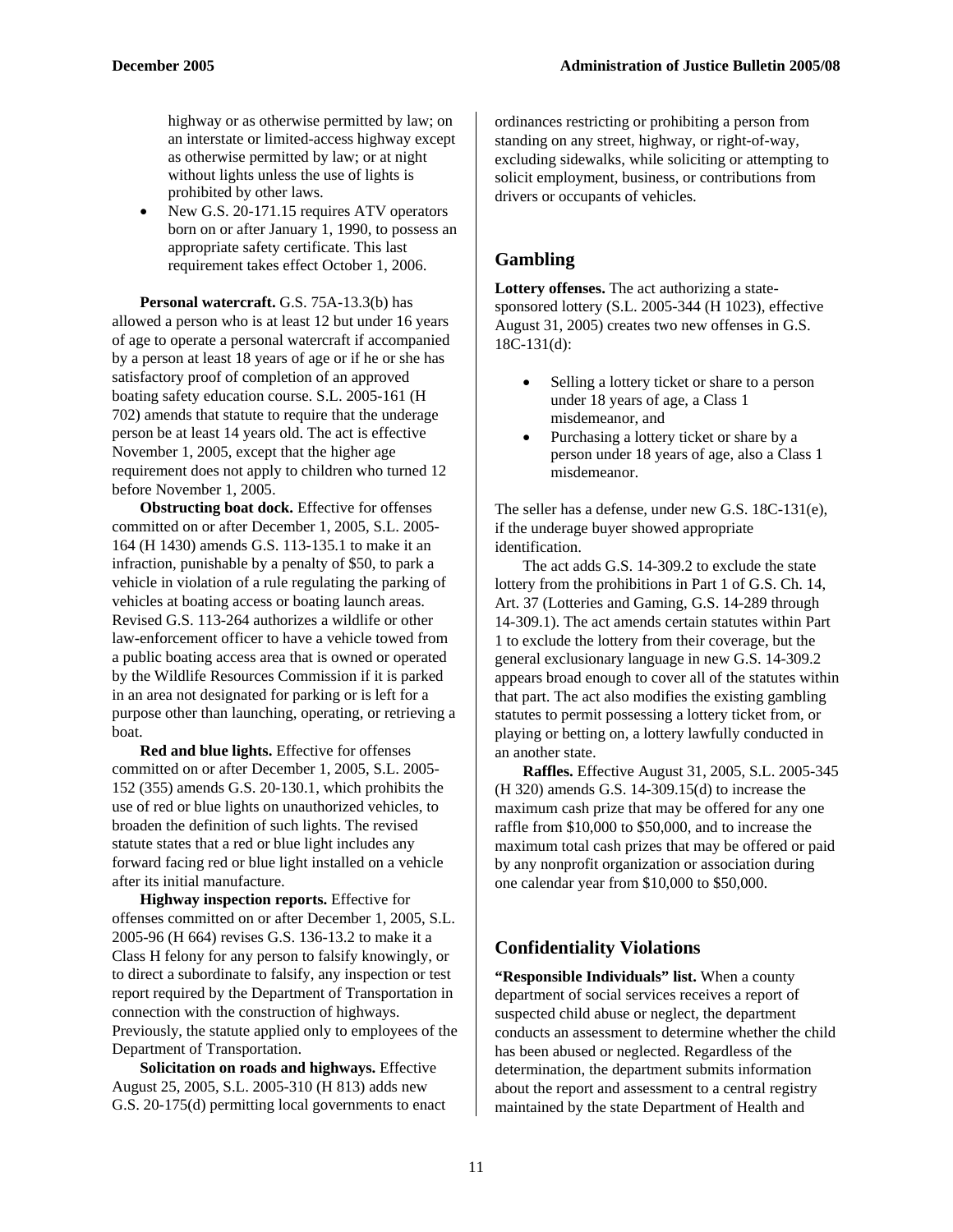Human Services (DHHS). The registry is a confidential collection of information used both to generate statewide statistics and to enable social services departments to identify children who are the subject of more than one report. Effective for investigation assessment responses initiated by county departments of social services on or after October 1, 2005, S.L. 2005-399 (H 661) provides that when the county social services director's assessment determines that a child has been abused or seriously neglected, the director also must identify the person responsible for the child's status and report that information to DHHS for inclusion on a "Responsible Individuals" list. These responsibilities are reflected in revised G.S. 7B-311, which also identifies to whom DHHS may disclose information from the list, such as child care providers that need to determine the fitness of an individual to care for a child. G.S. 7B-311(c) makes it a Class 3 misdemeanor for a public official or employee knowingly to release information from the list or the central registry to an unauthorized person; for an authorized person who receives such information to release it to an unauthorized person; or for an unauthorized person to access or attempt to access the information.

For a further discussion of the "Responsible Individuals" list, including the procedure for having one's name removed from the list (in new Art. 3A in G.S. Ch. 7B), *see* Janet Mason & John Saxon, *Social Services, in* NORTH CAROLINA LEGISLATION 2005 (forthcoming from the School of Government).

**Confidential school employee information.** G.S. 115C-321 has designated as confidential most information in a school employee's personnel file. Effective for offenses committed on or after December 1, 2005, S.L. 2005-321 (S 1124) amends the statute to make it a Class 3 misdemeanor, punishable by a fine of up to \$500 only, for a person knowingly, willfully, and with malice to permit a person to have access to confidential personnel information when not authorized  $(G.S. 115C-321(c))$ ; or for a person who is not authorized to have access to a personnel file to knowingly and willfully examine in its official place, remove, or copy any portion of a personnel file (G.S. 115C-321(d)).

**Autopsy records.** S.L. 2005-393 (H 1543) enacts new G.S. 130A-389.1 to regulate the disclosure of photographs and video and audio recordings of autopsies. A person who lawfully obtains an autopsy photograph or video or audio recording and discloses it without authorization is guilty of a Class 2 misdemeanor. *See* G.S. 130A-389.1(c). Other knowing and willful violations of the new section are also Class 2 misdemeanors. *See* G.S. 130A-389.1(g). A person is

guilty of a Class 1 misdemeanor if he or she is not authorized to obtain an autopsy photograph or video and knowingly removes, copies, or otherwise creates an image of the photograph or recording with the intent to steal it. *See* G.S. 130A-389.1(h). The new section does not apply to the use of autopsy photographs or video or audio recordings in a criminal, civil, or administrative proceeding, but the presiding judge may restrict public disclosure of autopsy, crime scene, or similar photographs or recordings. The act applies to unauthorized disclosures and other offenses committed on or after December 1, 2005, whether or not the autopsy occurred before or after December 1.

#### **Regulatory Offenses**

**Debt adjusting.** G.S. 14-424 has made it a Class 2 misdemeanor to engage in "debt adjusting," defined in G.S. 14-423 as entering into a contract with a debtor under which the debtor agrees to pay money to the debt adjuster, who then distributes the money to the debtor's creditors. G.S. 14-426 has exempted certain practices from this prohibition. S.L. 2005-408 (S 590) revises the definition of debt adjusting and exempts additional individuals and organizations from the prohibition, such as attorneys licensed to practice in North Carolina who are not employed by a debt adjuster. The act also revises G.S. 14-425 to authorize the Attorney General to file an action in superior court to enjoin, as an unfair or deceptive trade practice, the continuation or offering of any debt adjusting services. The act has varying effective dates in 2005 but expires October 1, 2007.

**Voting systems.** Effective for purchases or upgrades of voting systems on or after August 1, 2005, S.L. 2005-323 (S 223) imposes new requirements on vendors of voting systems and, depending on the requirement at issue, makes it a Class G or Class I felony for a violation. The act also authorizes civil penalties up to \$100,000 per violation, to be assessed by the State Board of Elections. *See* G.S. 163-165.9A.

**Bank logos.** Effective for offenses committed on or after December 1, 2005, S.L. 2005-162 (H 1168) adds G.S. 53-127(c1) to prohibit a person from using the name or logo of a bank in connection with the sale or advertising of any financial product or service unless the bank has consented in writing. A violation is a Class 3 misdemeanor. New G.S. 53-127(e) provides that a bank may file an action to enjoin the use of its name or logo, and a court may grant an injunction and order the defendant to pay the bank all profits derived from and all damages suffered by the wrongful use of the name or logo.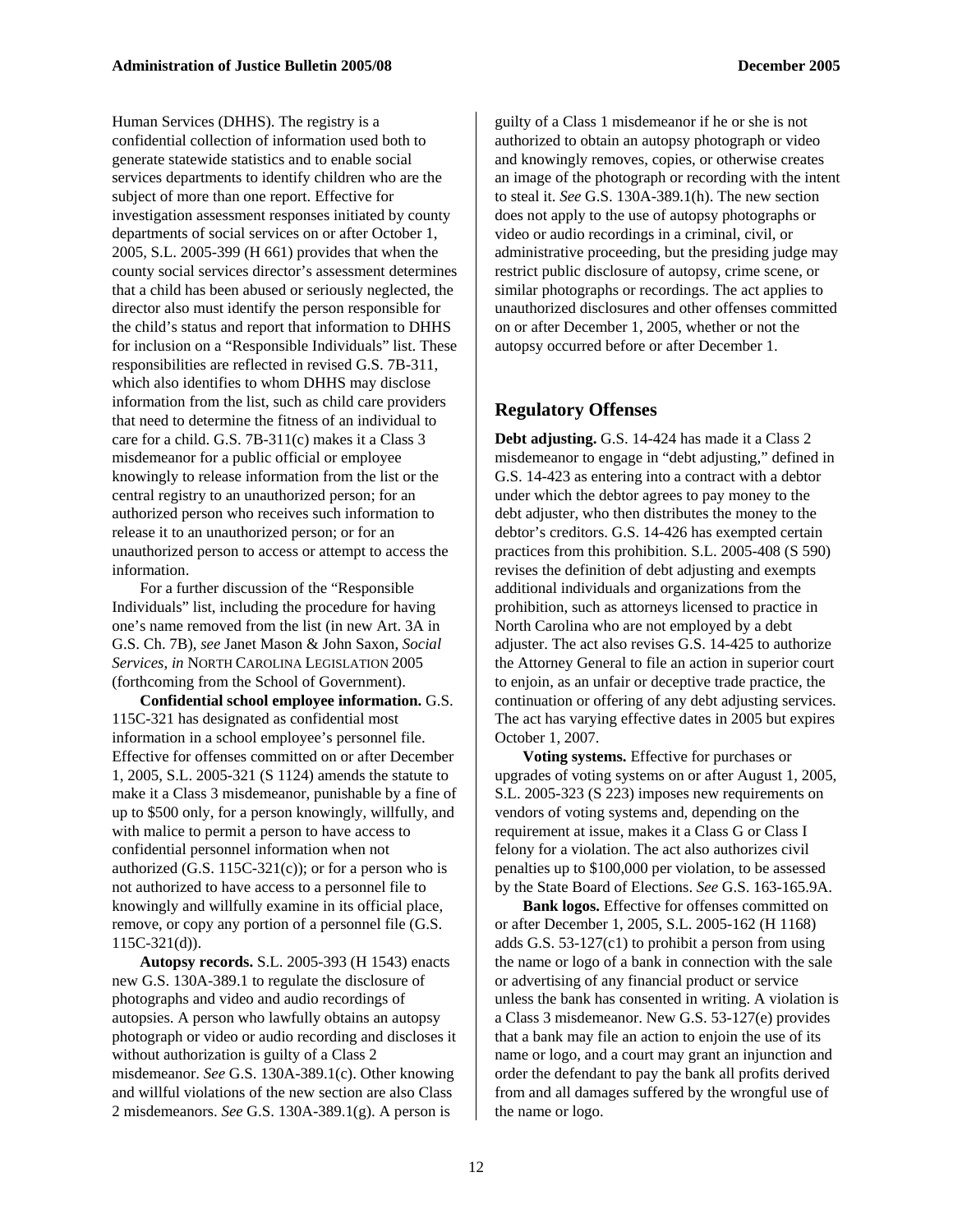**Boiler and pressure vessels.** Effective October 1, 2005, S.L. 2005-453 (H 768) revises the civil and criminal penalties for violating the Uniform Boiler and Pressure Vessel Act. New G.S. 95-69.20 makes it a Class 2 misdemeanor to misrepresent oneself as an authorized inspector or to make a false statement in a report or document required to be filed. Other violations incur civil penalties under new G.S. 95- 69.19.

**Recreational therapy.** Effective October 5, 2005, S.L. 2005-378 (H 613) adds G.S. 90C-36 to make it a Class 1 misdemeanor for a person without a license to hold himself or herself out as licensed under the North Carolina Recreational Therapy Act or to practice recreational therapy. The maximum fine for an offense is \$500.

**Notaries.** Effective December 1, 2005, S.L. 2005- 391 (S 671) repeals Ch. 10A on notaries and replaces it with new Ch. 10B. The criminal penalties for violations of the new chapter are set forth in new G.S. 10B-35.

**Lobbyists.** Effective January 1, 2007, S.L. 2005- 456 (S 612) amends the restrictions on legislative branch lobbying in Article 9A of G.S. Ch. 120 and creates a new Article 4C in G.S. Ch. 147 restricting executive branch lobbying, violations of which are Class 1 misdemeanors under G.S. 120-47.9 and 147- 54.42.

**Pathology services and practice of medicine.**  Effective December 1, 2005, S.L. 2005-415 (H 636) requires certain disclosures on bills for pathology services. Each intentional failure to disclose is a Class 3 misdemeanor, punishable by a fine up to \$250 under new G.S. 90-681(i). The act also amends G.S. 90-18(a) to make it a Class I felony for an out-of-state practitioner to practice medicine without being licensed in North Carolina; it remains a Class 1 misdemeanor to practice medicine without a license.

**Unemployment insurance.** G.S. 96-18(b1) provides that the penalties and provisions of certain tax statutes apply to comparable violations with respect to unemployment insurance contributions. That subsection has provided that G.S. 105-236(7), which makes it a Class H felony to attempt to evade or defeat a tax, applies to unemployment insurance contributions if the employing unit or unpaid contribution is of a certain size. Effective December 1, 2005, S.L. 2005- 410 (S 757) revises G.S. 96-18(b1) to make it a Class 1 misdemeanor to violate G.S. 105-236(7) if those size criteria are not met.

**False statements by grantees of state funds.**  Effective July 1, 2005, S.L. 2005-276 (S 622) adds 143-6.2(b2) to require non-state entities that receive state funds to file with the disbursing state agency a

sworn statement that the non-state entity does not have any overdue tax debts. A false statement is a Class A1 misdemeanor under new G.S. 143-34(b).

**Credit insurance.** G.S. 58-57-80 has made it a Class 3 misdemeanor for a creditor to violate certain credit insurance requirements in G.S. Ch. 58, Art. 57. Effective January 1, 2006, S.L. 2005-181 (H 653) repeals that section and enacts G.S. 58-57-71 giving the Commissioner of Insurance broader civil enforcement powers.

## **Other Offenses**

**Shooting into occupied property.** G.S. 14-34.1 has made it a Class E felony for a person willfully or wantonly to discharge or attempt to discharge a firearm into an occupied building or conveyance. Effective for offenses committed on or after December 1, 2005, S.L. 2005-461 (S 486) amends that section to create three separate offenses.

- G.S. 14-34.1(a) continues to make the above offense a Class E felony.
- New G.S. 14-34.1(b) makes it a Class D felony for a person willfully or wantonly to discharge a firearm into an occupied dwelling (not just any occupied building) or an occupied conveyance that is in operation.
- New G.S. 14-34.1(c) makes it a Class C felony if a violation of subsections (a) or (b) results in serious bodily injury. A definition of "serious bodily injury" is not given. *Compare* G.S. 14-32.4(a) (for purposes of offense of assault inflicting serious bodily injury, "serious bodily injury" is defined as "bodily injury that creates a substantial risk of death, or that causes serious permanent disfigurement, coma, a permanent or protracted condition that causes extreme pain, or permanent or protracted loss or impairment of the function of any bodily member or organ, or that results in prolonged hospitalization").

**Concealing death of person.** Effective for offenses committed on or after December 1, 2005, S.L. 2005-288 (H 926) adds new G.S. 14-401.22 creating two new crimes. It is a Class I felony for a person who, with the intent to conceal the death of a person, fails to notify law enforcement of the death or secretly buries or otherwise secretly disposes of a dead person. It is a Class A1 misdemeanor to aid or abet another in concealing the death of a person.

False bomb report. G.S. 14-69.1(a) has made it a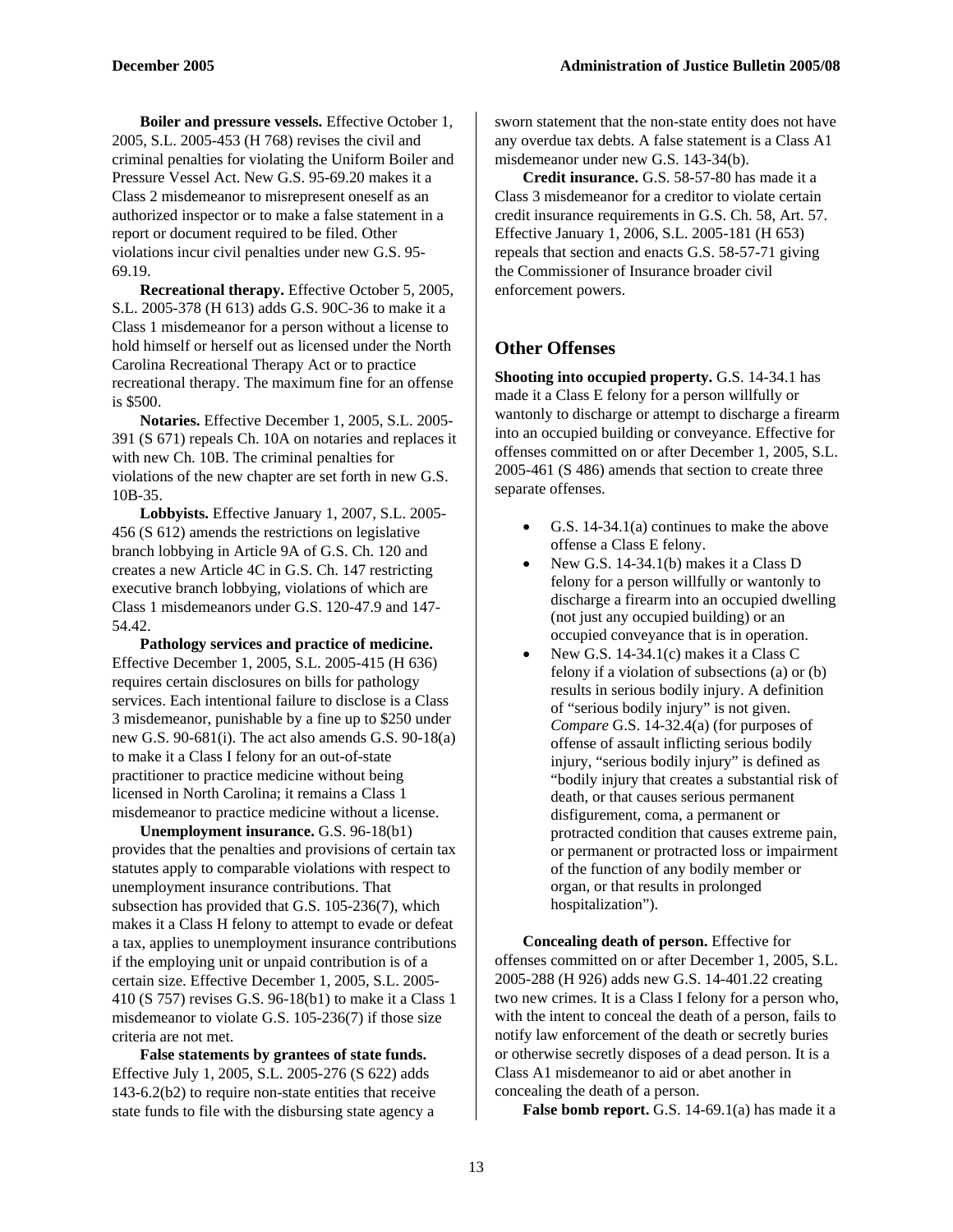Class H felony to make a false report that there is a bomb located in a building or conveyance, and G.S. 14-69.1(c) has made it a Class G felony to make a false report that there is a bomb in a public building. Effective for offenses committed on or after December 1, 2005, S.L. 2005-311 (H 490) revises both subsections to provide that it is also a violation to make a false report that there is a bomb in sufficient proximity to cause damage to the building.

**Truancy.** Effective for offenses committed on or after December 1, 2005, S.L. 2005-318 (H 779) amends G.S. 115C-380 and G.S. 116-235(b)(2) to increase from a Class 3 to Class 1 misdemeanor the offense of aiding and abetting a student's unlawful absence from school.

**Pointing laser device at aircraft.** Effective for offenses committed on or after December 1, 2005, S.L. 2005-329 (S 428) adds G.S. 14-280.2 making it a Class H felony for a person to

- willfully
- point a laser device at an aircraft that is taking off, landing, in flight, or otherwise in motion
- while the device is emitting a laser beam.

The statute does not apply if the laser use has been approved by a federal or state agency.

## **Criminal Procedure and Evidence**

**Jury service.** Effective for people summoned for jury service on or after October 1, 2005, S.L. 2005-149 (S 321) amends G.S. 9-6.1 to allow people 72 years of age or older to request a temporary or permanent exemption from jury duty without appearing in person. Previously, a person could request an exemption if 65 years of age or older. The statute does not give people 72 and older an automatic exemption. In practice, however, court officials routinely grant such requests.

**Expunction of records.** Two acts deal with expunction of criminal records. One act, S.L. 2005-452 (H 1213), adds new G.S. 15A-146(a1) to authorize the expunction of multiple charges if

- all of the charges were dismissed or findings of not guilty or not responsible were made,
- the offenses were alleged to have occurred within the same twelve-month period or the charges were dismissed or findings were made at the same term of court (one week for superior court and one day for district court),
- the applicant for an expunction has not previously received an expungement under

the new subsection or under G.S. 15A-145 or G.S. 90-96, and

the applicant has not been convicted of a felony.

A person may obtain an expunction of multiple charges under the new subsection even though they did not arise out of the same transaction or occurrence and were not consolidated for judgment. It also appears that a person may obtain an expunction of multiple charges under the new subsection even if he or she previously obtained an expunction under G.S. 15A-146(a). New G.S. 15A-146(a1) bars an expunction only if the person has previously obtained an expunction under "this subsection"—that is, G.S. 15A-146(a1)—or under the other listed sections. An expunction under G.S. 15A-146(a) is not listed as a bar. The act states that it is effective October 1, 2005, which means that a person should be able to obtain an order of expunction whether the alleged offense occurred or the proceedings ended before or after October 1, 2005.

The second act, S.L. 2005-319 (H 1328), adds new G.S. 15A-149 to provide that if a person receives a pardon of innocence from the Governor, the person is entitled to have the records of the conviction expunged. The new section describes the steps to be followed by the applicant, the clerk of court, and the various agencies in possession of the records to be expunged. The act states that it is effective August 25, 2005, which means that a person should be able to obtain an order of expunction whether the conviction or pardon occurred before or after August 25, 2005.

**Search warrants.** Generally, for a judicial official to issue a search warrant, he or she must receive an affidavit from the applicant setting forth the facts and circumstances justifying issuance of the warrant. G.S. 15A-245(a) has allowed the supporting affidavit to be supplemented by oral testimony under oath. Effective October 1, 2005, S.L. 2005-334 (H 1485) amends G.S. 15A-245(a) to allow a search warrant to be issued based on audio-video transmission of oral testimony under oath or affirmation from a sworn law enforcement officer to the issuing official. Both the issuing official and officer must be able to see and hear each other. The statute does not address various implementation issues—for example, how the testimony will be memorialized and served. *Compare*  FEDERAL RULE OF CRIMINAL PROCEDURE 41 (authorizing warrants based on telephonic communications and specifying, among other things, that the testimony must be recorded by a recording device or court reporter, that the recording or court reporter's notes must be transcribed and certified by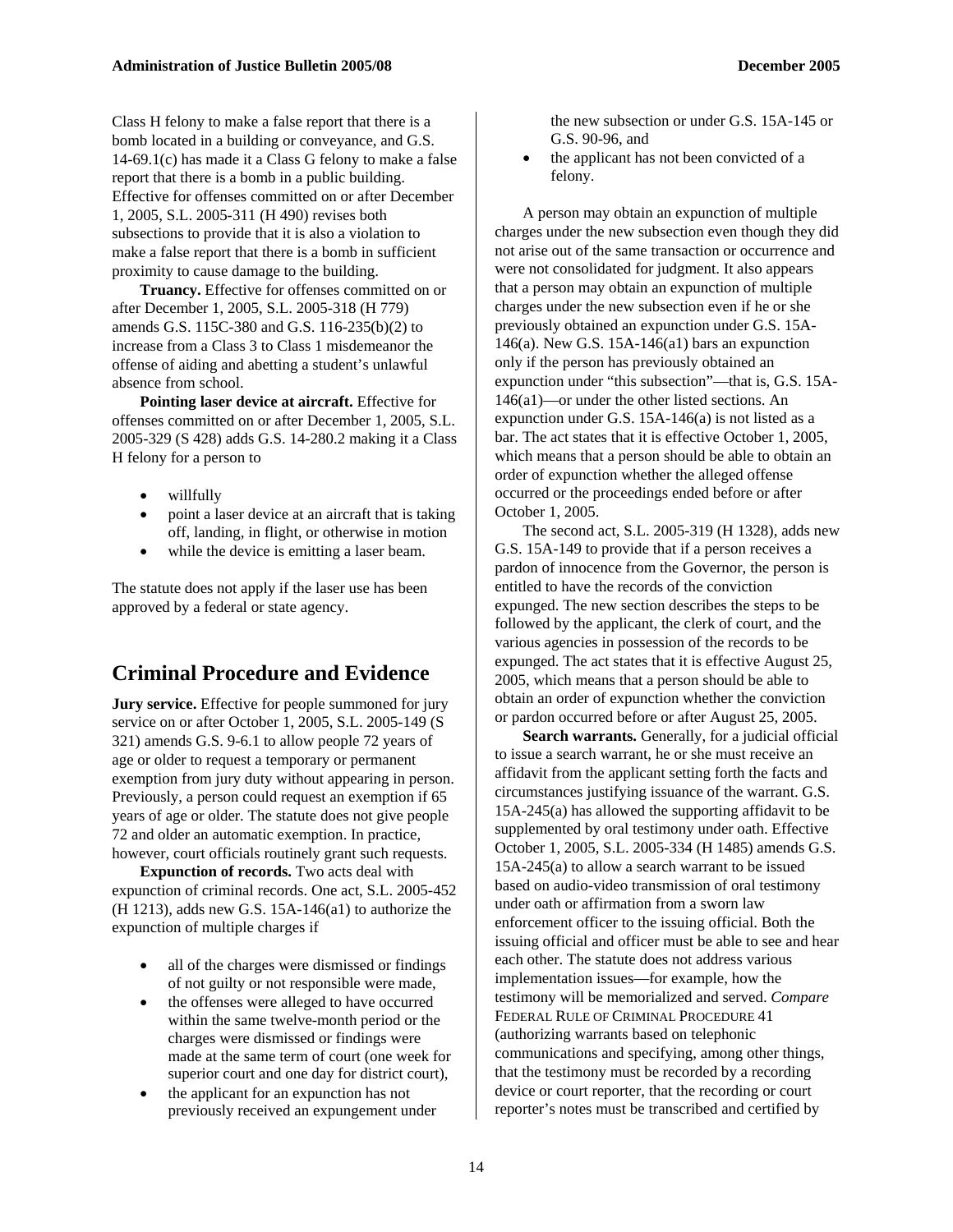the issuing official, and that the issuing official must prepare an original warrant and the applicant must prepare a duplicate warrant for service). The act requires that before a district may permit the issuance of search warrants based on audio-video transmissions, the senior resident superior court judge and chief district court judge must obtain approval from the Administrative Office of the Courts of the equipment and procedures to be used.

**Source of bond funds for pretrial release.** S.L. 2005-375 (H 1409) amends G.S. 15A-539 to permit a judge, on motion of the state or on a judge's own motion, to conduct a hearing into the source of money or property to be posted for a defendant who is about to be released on a secured appearance bond. The judge may refuse to accept the money or property offered as security for the appearance bond if the state proves by a preponderance of the evidence that, because of its source, the money or property will not reasonably assure the appearance of the person. The act applies to bond hearings conducted on or after December 1, 2005. It also states that if a pretrial release order has been entered before December 1, 2005, it may not be revoked or modified solely on the basis of the act.

**Pretrial release restrictions involving methamphetamine offenses.** Effective for offenses committed on or after January 15, 2006, S.L. 2005-434 (H 248) adds G.S. 15A-736.1 to authorize judicial officials to deny pretrial release for certain methamphetamine offenses under certain conditions. The new section provides that a rebuttable presumption arises that no conditions of release would assure the safety of the community if the state shows by clear and convincing evidence that

- the defendant is charged with a violation of G.S. 90-95(b)(c) (manufacture of methamphetamine) or 90-95(d1)(2)b. (possession of precursor chemical knowing that it will be used to manufacture methamphetamine), and
- the defendant is dependent on or regularly uses methamphetamine and the violation was committed or attempted to maintain or facilitate the defendant's dependence or use.

The act places this new section in the article on extradition (Art. 37 of G.S. Ch. 15A), rather than in the article on pretrial release (Art. 26, Part 1 of G.S. Ch. 15A); and the new section states that it applies notwithstanding G.S. 15A-736, which deals with bail in extradition cases. Although it seems unlikely that the General Assembly intended to limit the new

restrictions to extradition cases—that is, to methamphetamine offenses committed in another state—the placement of the restrictions in the extradition article makes it unclear whether they may be applied to in-state offenses.

**Federal lands.** Effective May 27, 2005, S.L. 2005-69 (H 236) revises G.S. 104-7, which deals with the acquisition of state lands by the United States for certain purposes, such as expanding U.S. army bases. The revised section provides that the state has concurrent power to enforce its criminal law on lands purchased or otherwise obtained by the United States. This provision appears to apply prospectively to lands obtained by the United States on or after May 27, 2005. For lands obtained by the United States before that date, the terms and date of the transfer determine whether the state and federal government have concurrent jurisdiction or the federal government has exclusive jurisdiction. For a discussion of this issue, *see* ROBERT L. FARB, ARREST, SEARCH & INVESTIGATION 17 & n.60 (3d ed. 2003).

**Speed-checking devices.** G.S. 8-50.2 has allowed results obtained by radio microwave, laser, and other speed-measuring instruments to be admitted to corroborate the opinion of a person who visually observed the speed of an object. The statute also has required, as a condition of admissibility, that microwave and other electronic speed-measuring instruments be tested for accuracy by an appropriately licensed technician and that laser instruments be tested in accordance with standards established by the North Carolina Criminal Justice Education and Training Standards Commission. Effective October 1, 2005, S.L. 2005-137 (H 821) clarifies these testing requirements (in G.S.  $8-50.2(c)$ ) in two respects: (1) it requires that all of these devices be tested by an appropriately licensed technician and that the testing be done in accordance with Commission standards; and (2) it specifies the types of licenses and certificates that qualify a technician to test these devices.

## **Law Enforcement**

## **Campus police at private nonprofit colleges.**

Effective July 28, 2005, S.L. 2005-231 (S 527) creates the Campus Police Act, codified in new G.S. Ch. 74G. It authorizes the Attorney General to certify a private, nonprofit institution of higher education as a campus police agency and to commission campus police officers. Police agencies at private institutions of higher education that are certified under G.S. Ch. 74E (the Company Police Act) are automatically converted to campus police agencies under new G.S. Ch. 74G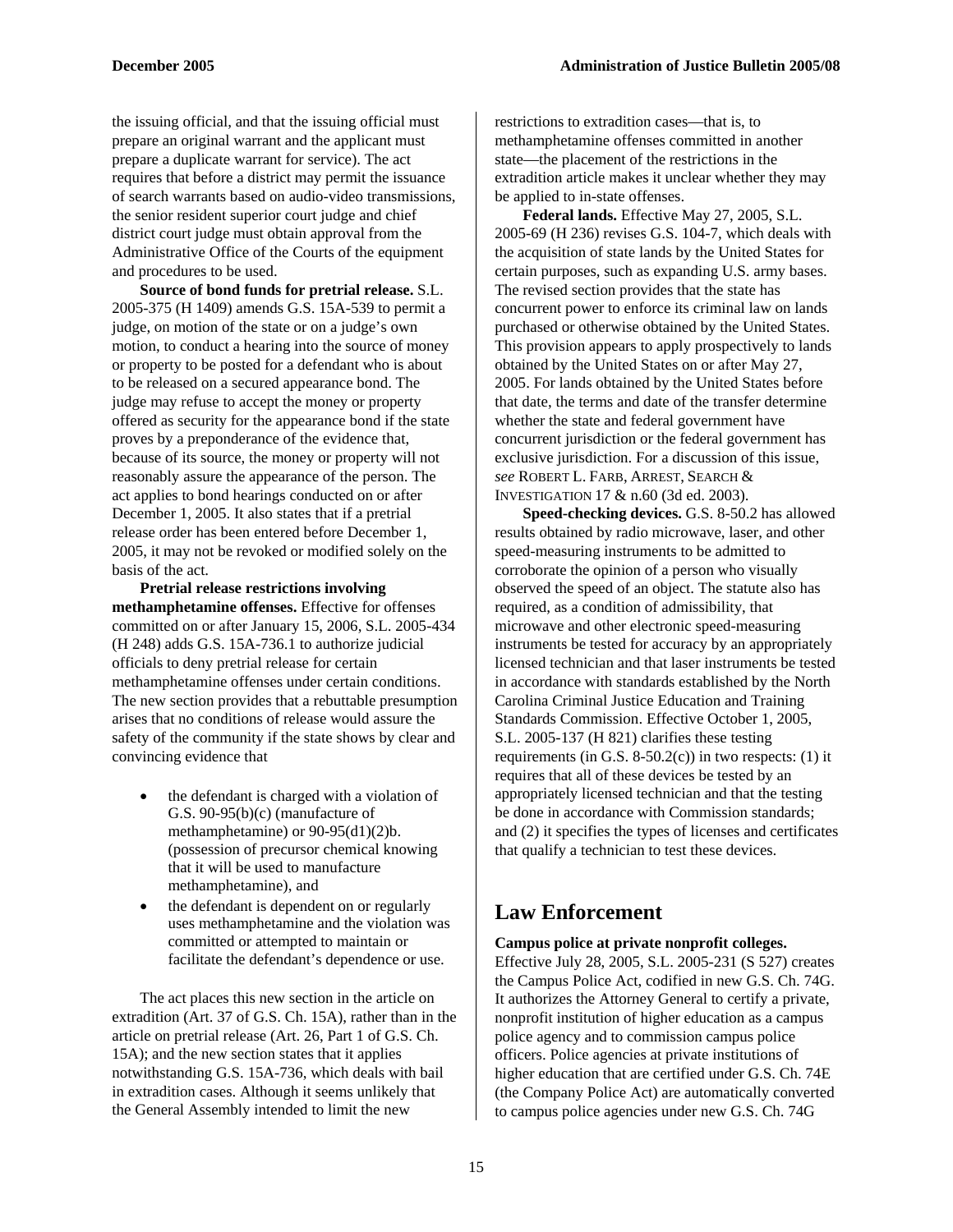unless the institution's board of trustees elects not to have the agency converted. Police agencies with public institutions of higher education remain under G.S. Ch. 116 (constituent institutions of The University of North Carolina) and Ch. 115D (community colleges) unless they elect to apply to the Attorney General to be certified as campus police agencies under new G.S. Ch. 74G.

While in the performance of their duties, campus police officers commissioned by the Attorney General have the same powers as municipal and county police officers to arrest for felonies and misdemeanors and to charge infractions in the following areas:

- Real property owned by or in the possession and control of the employing institution,
- Public roads or highways passing through the institution's property or immediately adjoining it, and
- Other real property while the officer is in continuous and immediate pursuit of a person for an offense committed on the institution's property or a public road or highway immediately adjoining it.

The governing body of an educational institution that has a campus police agency may enter into joint agreements with municipalities, counties, and other educational institutions with campus police agencies extending the law enforcement authority of its campus police officers into the other entity's jurisdiction. If authorized by their campus police agency, campus police officers may carry concealed weapons in accordance with G.S. 14-269(b)(5).

The act revises several criminal law and procedure statutes to recognize the status of campus police officers, including them under G.S. 14-34.2 (assault with firearm or other deadly weapon on officer), G.S. 14-415.10(4) and (5) (eligibility of officers for concealed handgun permit), G.S. 15A-402(f) (authority of officers to arrest outside territorial jurisdiction while in continuous and immediate pursuit of suspect for offense committed within territorial jurisdiction), and certain other statutes applicable to law-enforcement officers.

The act also adds new G.S.  $14-33(c)(8)$  making it a Class A1 misdemeanor to assault a company policy officer certified under G.S. Ch. 74E or a campus police officer, whether certified under the new Campus Police Act or under G.S. Ch. 17C or 116.

**General Assembly special police.** Effective September 7, 2005, S.L. 2005-359 (H 1086) expands the territorial jurisdiction of General Assembly special police officers by providing that they have jurisdiction in Raleigh while on official duty, in unincorporated parts of Wake County surrounded by the innermost right-of-way of Interstate 440 while on official duty, and in any part of the state in connection with official duties of General Assembly members and General Assembly events. A General Assembly police officer also has the authority to arrest a person outside the above areas when the person has committed an offense within any area for which the officer could have arrested the person and the arrest is made during the person's immediate and continuous flight from the area.

**Concealed handguns.** Five acts deal with concealed handgun permits and weapons.

*Military personnel.* Effective July 28, 2005, S.L. 2005-232 (S 109) adds new G.S. 14-415.16A to extend concealed handgun permits of deployed military personnel for 90 days after the end of their deployment. The new section allows a deployed military permittee or his or her agent to apply to the sheriff for the extension. Even if a military permittee does not apply for an extension, the act provides the following protections to a permittee who carries a concealed handgun after the permit expires. First, during the 90 days following the end of deployment, a military permittee with an expired permit may not be charged with carrying a concealed handgun in violation of G.S. 14-415.21 if he or she displays proof of military deployment to a law enforcement officer who approaches the permittee and meets the other requirements of G.S. 14-415.11(a) (that is, the permittee notifies the officer that he or she is carrying a concealed handgun). Second, during the 90-day period, a military permittee with an expired permit may not be charged with carrying a concealed weapon in violation of G.S. 14-269(a1) if or she displayed proof of deployment to the officer. Third, new G.S. 14- 269(b2) provides that it is a defense to prosecution for carrying a concealed weapon if the military permittee provides proof of deployment to the court. Under this third provision, it appears that the defendant has the benefit of the defense regardless of whether the defendant displayed proof of deployment to the officer; however, the defense may apply only to the carrying of the handgun during the period of deployment.

*Security guards.* G.S. 14-415.12A has provided that a qualified sworn law enforcement officer or former officer is deemed to have satisfied the requirement under G.S.  $14-415.12(a)(4)$  that an applicant for a concealed handgun permit complete an approved firearms safety and training course. Effective for applications submitted on or after July 20, 2005, S.L. 2005-211 (S 778) extends that exemption to a person who is licensed or registered as an armed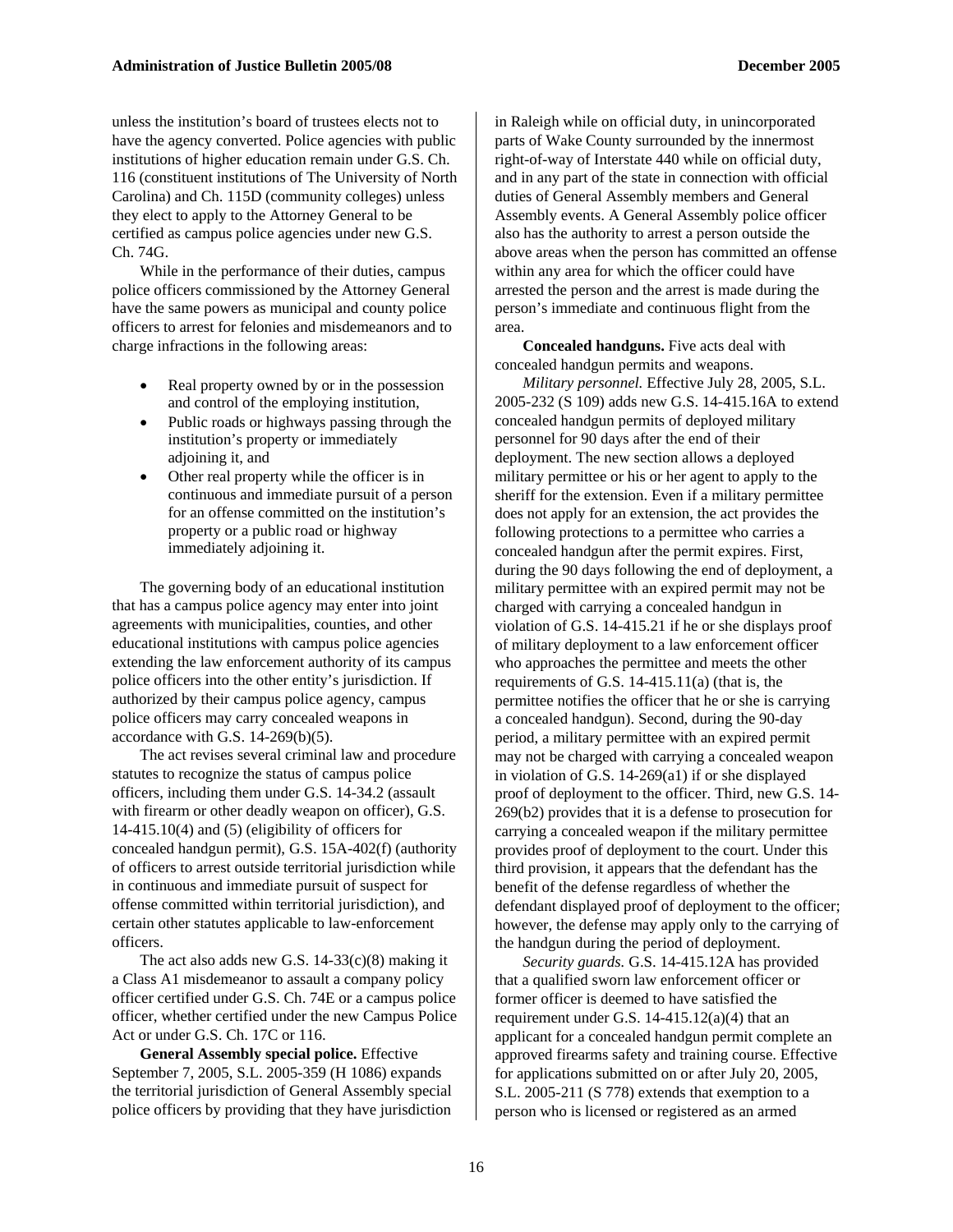security guard by the North Carolina Private Protective Services Board and who has been issued a firearm registration permit by the Board.

*Campus police officers.* Effective July 28, 2005, S.L. 2005-231 (S 527) amends G.S. 14-415.10(4) and (5) to treat campus police officers as law-enforcement officers for purposes of obtaining a concealed handgun permit.

*Recipients of domestic violence protective orders.*  Effective August 27, 2005, S.L. 2005-343 (H 1311) adds new G.S. 50B-3(c1) to provide that, when a domestic violence protective order is issued, the clerk of superior court must provide to the plaintiff an informational sheet explaining his or her right to apply for a concealed handgun permit. The act directs the Administrative Office of the Courts to develop a standard informational sheet for use by the clerks. The act also modifies the requirements in G.S. 14- 415.15(b) for issuance of a temporary concealed handgun permit. The revised section provides that proof of a domestic violence protective order constitutes evidence of an emergency situation warranting a temporary permit. The applicant still must meet the other statutory requirements to get a temporary or regular permit.

*Off-duty officers.* Effective August 26, 2005, S.L. 2005-337 (H 1401) amends G.S. 14-269(b) to allow off-duty law-enforcement officers to carry a concealed weapon if they do not consume alcohol or an unlawful controlled substance and do not have any alcohol or an unlawful controlled substance in their system. The act deletes the requirement that the carrying of a concealed weapon be authorized by local regulations issued by the sheriff, chief of police, or other officer in charge.

**Disposition of firearms.** G.S. 15-11.1(b1) has authorized the court to order various dispositions of a firearm that was seized in a criminal case and that is no longer necessary as evidence. Effective August 22, 2005, S.L. 2005-287 (H 1016) amends G.S. 15- 11.1(b1) to permit a court to order that such a firearm be turned over to a law enforcement agency in the county of trial for the agency's official use or for sale to or exchange with a federally licensed firearm dealer. Such a disposition must be requested by the head of the law enforcement agency, and the firearm must have a legible, unique identification number. Proceeds of sales go to the schools. The act makes similar changes to G.S. 14-269.1, which authorizes the court to order the disposition of a deadly weapon upon conviction of certain offenses involving use of the weapon.

The act also adds new G.S. 15-11.2, which provides for the disposition of unclaimed firearms that were not seized as trial evidence and were not the subject of a conviction covered by G.S. 14-269.1. The

new section includes notice and disposition procedures.

**Electronic surveillance.** Effective December 1, 2005, S.L. 2005-207 (S 748) makes the following changes to Article 16 of G.S. Ch. 15A, which regulates the interception of wire, oral, and electronic communications—that is, electronic surveillance.

First, the act extends the time during which an order authorizing electronic surveillance remains in effect. As under current law, the surveillance order may be for up to 30 days. Revised G.S. 15A-293(c) provides further that the 30-day period begins when the officer first begins the interception under the order or 10 days after the order is entered, whichever is earlier. This provision gives law enforcement an opportunity to set up the surveillance before the order is considered to begin running. The revised section also provides that the order may be extended for up to an additional 30 days rather than up to the current 10 days.

Second, revised G.S. 15A-293(c) deals with intercepted communications that are in a foreign language or code. It provides that when an expert in that language or code is not reasonably available, "minimization" (in essence, limiting the interception to communications that are relevant to the investigation) may be done as soon as practicable. The revised section also provides that the surveillance may be done by state or federal government personnel or contractors acting under supervision of the law enforcement officer authorized to conduct the interception. This provision would permit an officer to contract with a foreign language interpreter to interpret an intercepted communication.

Third, new G.S. 15A-294(i) allows law enforcement in certain circumstances to obtain an order authorizing electronic surveillance that does not specify the facilities or place from which the communications are to be intercepted. Thus, an order might authorize an officer to engage in electronic surveillance of a particular individual who uses multiple communication devices (such as prepaid cell phones that have a limited life span). New G.S. 15A-294(j) adds that the time period of the order commences when the officer implementing the order ascertains where the communications are to be intercepted.

**Enforcement of lottery laws.** The lottery bill (S.L. 2005-344 (H 1023)), as modified by the budget bill (S.L. 2005-276 (S 622)), revises G.S. 18B-500 to provide that, in addition to their other duties, alcohol law-enforcement agents have the responsibility of enforcing the lottery laws.

**Seizure of registration and license documents.**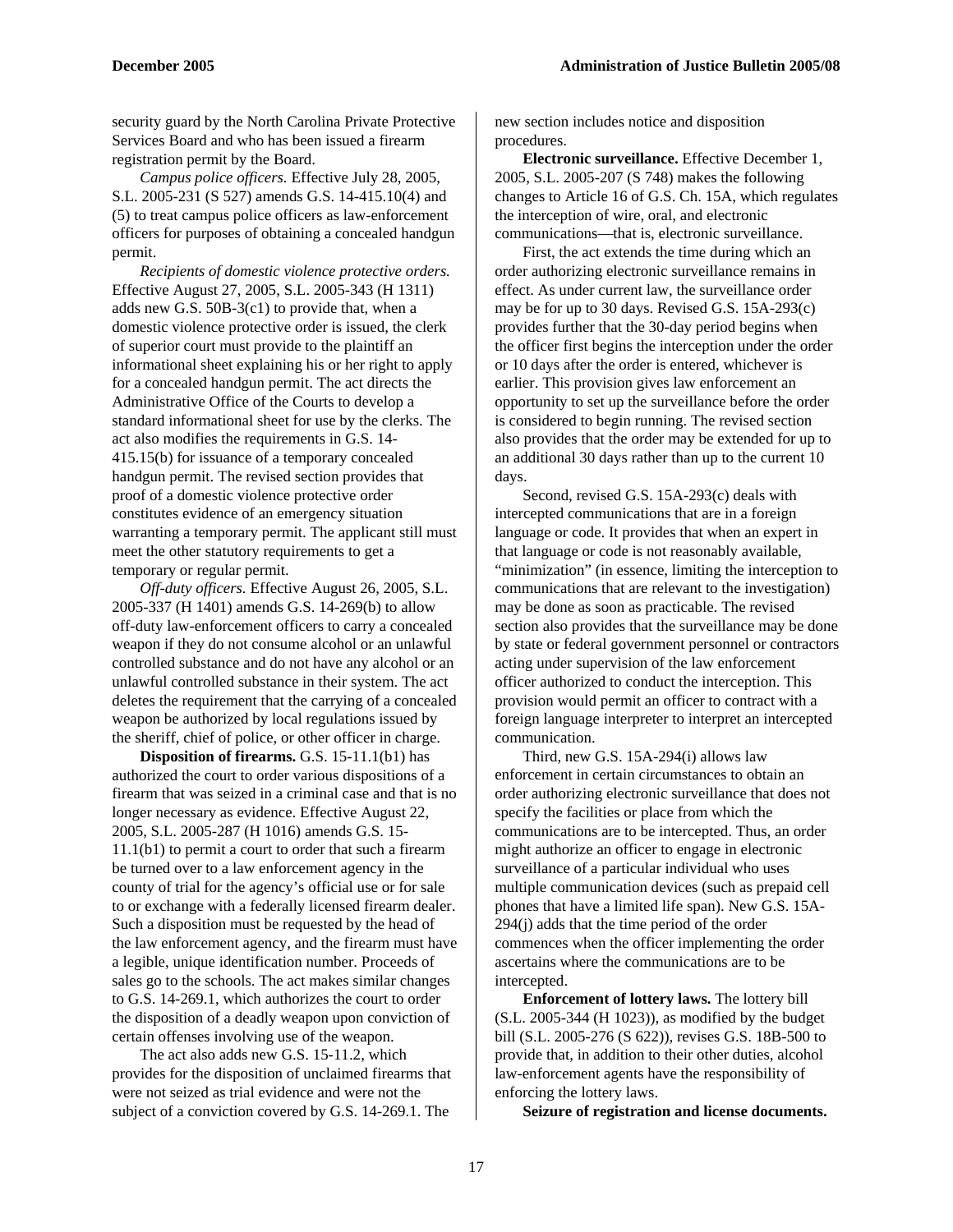Effective December 1, 2005, S.L. 2005-357 (H 1404) amends G.S. 20-45 to authorize any sworn law enforcement officer, with jurisdiction, to seize a certificate of title, registration card or plate, permit, or license if the officer has notice from the Division of Motor Vehicles (DMV) that the item has been revoked or cancelled or the officer otherwise has probable cause to believe that the item has been revoked or cancelled. If the item is needed for a criminal prosecution, the officer is to retain the item as evidence, but otherwise the officer is to turn the item over to DMV. For registration plates, the officer must report the seizure to DMV within 48 hours.

## **Sentencing, Probation, and Corrections**

**Aggravating factors.** G.S. 15A-1340.16(d)(6) has made it an aggravating factor in felony sentencing if the offense was committed against or proximately caused serious injury to certain individuals while that individual was engaged in the performance of official duties or because of that individual's official duties. Effective for offenses committed on or after December 1, 2005, S.L. 2005-101 (S 507) revises that subsection to add social workers to the list of covered individuals.

**Appeal of probation from district court.** In *State v. Smith,* 165 N.C. App. 256, 598 S.E.2d 408 (2004), the North Carolina Court of Appeals addressed the effect of a defendant's appeal of a probationary sentence from district to superior court for a trial de novo. The court held that under the wording of G.S. 15A-1431(f), the defendant's probation was not stayed while the appeal was pending in superior court. The court also held that the time for the state to move to revoke the defendant's probation began to run from the date the district court imposed probation, notwithstanding that the probationary judgment was effectively in limbo while the case was pending in superior court. On July 1, 2005, the North Carolina Supreme Court reversed the Court of Appeals ruling and held that probation was stayed in the above circumstances. 359 N.C. 618, 614 S.E.2d 279 (2005).

Consistent with that approach, the General Assembly, in S.L. 2005-339 (H 1145), effective August 26, 2005, repealed G.S. 15A-1431(f) and added G.S. 15A-1431(f1), which states explicitly that an appeal for a trial de novo stays all of the following: payments of costs, payment of fines, probation or special probation, and active punishment. The amended statute recognizes that a district court's order imposing pretrial release conditions remains in effect

during the appeal unless modified. (Under G.S. 15A-1431(c), which was not changed, it appears that a district court judge may modify a pretrial release order up to ten days after it enters judgment, when jurisdiction of an appealed case passes to superior court. *See also* 1 JOHN RUBIN, THOMASIN HUGHES, & JANINE FODOR, NORTH CAROLINA DEFENDER MANUAL § 1.9A, at 18 (May 1998) (discussing different interpretations of time within which district court judge may act), posted at [http://www.ncids.org](http://www.ncids.org/).)

New G.S. 15A-1431(f1) also states that pending a trial de novo the judge may order any appropriate condition of pretrial release, including confinement in a local confinement facility. It seems unlikely that the General Assembly intended by this provision to authorize a judge to order the defendant confined, without any pretrial release conditions, pending a trial de novo. Rather, it appears that a judge may order confinement if the defendant fails to meet pretrial release conditions (essentially the wording of repealed G.S. 15A-1431(f)). The provision apparently was intended to make it clear that, notwithstanding the stay of the district court's judgment, a judge may still impose "appropriate" pretrial release conditions. Confinement without any opportunity to obtain release is not an appropriate pretrial release determination for misdemeanors (or for most felonies) under North Carolina law. In addition, interpreting the statute otherwise would conflict with the overall purpose of the statutory change—to stay any punishment pending a trial de novo—and could be considered to impinge on a defendant's right to appeal and right to a jury trial and exceed the constitutional limits on preventive detention. *See generally United States v. Salerno,* 481 U.S. 739 (1987).

**Parole.** Section 17.28 of S.L. 2005-276 (S 622) directs the Post-Release Supervision and Parole Commission (Parole Commission), with the assistance of the North Carolina Sentencing and Policy Advisory Commission and Department of Correction (DOC), to analyze the amount of time each parole-eligible inmate has served compared to the time served by offenders for comparable crimes under structured sentencing. The Parole Commission must reinitiate the parole review process for any parole-eligible person who has served more time in custody than he or she would have served if sentenced to the maximum sentence under structured sentencing. "Maximum sentence" is defined as the maximum sentence a person could receive if sentenced in the presumptive range in prior record level VI. The Parole Commission must report to the General Assembly the results of the analysis by October 1, 2005, and the results of the parole reviews by February 1, 2006. The DOC and Parole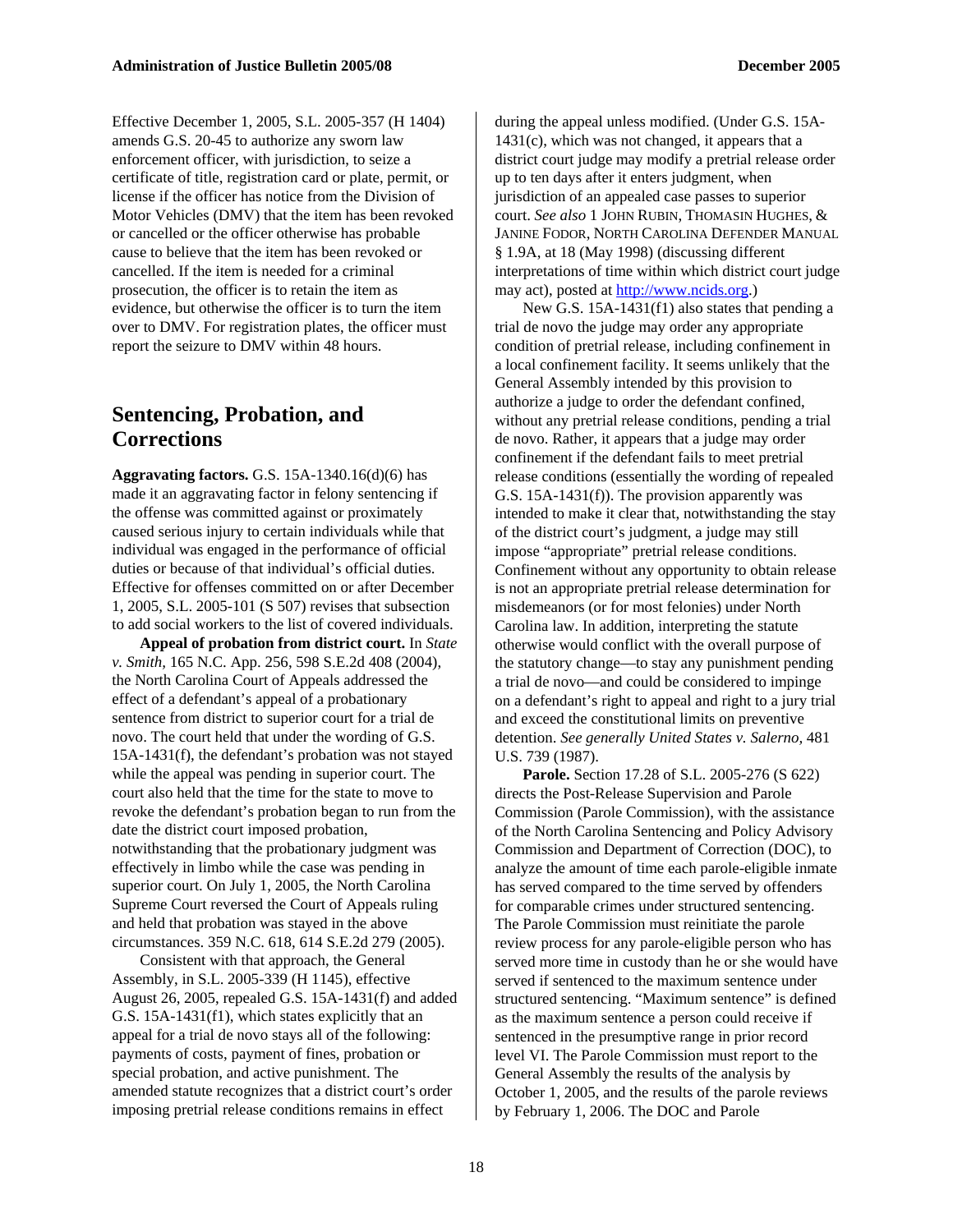Commission also must make a good faith effort (under sec. 17.27 of the bill) to enroll at least 20% of all eligible, pre-structured sentencing felons in the Mutual Agreement Parole Program by May 1, 2006. The DOC and Parole Commission must report to the General Assembly if the 20% participation goal is not met and explain why the goal was not realized.

**No smoking in prison.** Effective January 1, 2006, S.L. 2005-372 (S 1130) adds G.S. 148-23.1 prohibiting the use of tobacco products inside buildings at state correctional institutions except for authorized religious purposes. Violations by inmates and employees are subject to disciplinary measures by the DOC; visitors in violation of the ban are subject to removal from the facility and loss of visitation privileges. The act also directs the DOC to study the feasibility of banning smoking on all grounds (inside and outside buildings) of state correctional institutions.

**Palliative care.** G.S. 148-4(8) has allowed the Secretary of Correction to extend the limits of the place of confinement of a prisoner for the purpose of receiving palliative care if the prisoner is terminally ill or permanently and totally disabled. Effective August 13, 2005, S.L. 2005-276 (S 622) revises the criteria for such relief. A "terminally ill" inmate must have an incurable condition caused by illness or disease that was unknown at the time of sentencing and was not diagnosed upon entry to prison, will likely produce death within six months, and is so debilitating that it is highly unlikely that the inmate poses a significant public safety risk. A "permanently and totally disabled" inmate must suffer from permanent and irreversible physical incapacitation as a result of an existing physical or medical condition that was unknown at the time of sentencing and was not diagnosed upon entry to prison, and is so incapacitating that it is highly unlikely that the inmate poses a significant public safety risk. The Secretary must act expeditiously upon learning that an inmate meets these criteria and, in the case of a terminally ill inmate, must make a good faith effort to make a determination within thirty days of learning of the inmate's terminal condition.

**Costs of substance abuse monitoring as condition of probation.** Judges sometimes waive court costs or put the costs of probation treatment programs in a higher priority than other costs due the courts. Effective August 13, 2005, S.L. 2005-276 (S 622) amends G.S. 15A-1343(b) to prohibit the practice of making costs associated with a substance abuse monitoring program (and any other special condition of probation) a higher priority.

**ADETS.** S.L. 2005-312 (H 35) addresses attendance at Alcohol and Drug Education Traffic

School (ADETS), a sanction for those convicted of impaired driving. It directs the Commission on Mental Health, Developmental Disabilities, and Substance Abuse Services to revise its rules to do two things raise the minimum number of hours of attendance to 16 and limit the maximum size per class to 20. To reflect what likely will be increased costs to programs to implement these changes, the act raises the fee for ADETS from \$75 to \$160. The fee increase will not become effective until the Commission revises its rules. Beginning January 1, 2009, the act establishes statutory minimum qualifications for ADETS instructors; beginning that date each instructor must be a certified substance abuse counselor, certified clinical addiction specialist, or certified substance abuse prevention consultant, as those terms are defined by G.S. 122C-142.1(d1).

**Credentialing of substance abuse treatment providers.** Article 5C of G.S. Ch. 90 of the General Statutes establishes standards for the credentialing of substance abuse professionals practicing in North Carolina. Professionals credentialed under this law include, among others, substance abuse counselors, substance abuse prevention consultants, clinical supervisors, clinical addictions specialists, and substance abuse residential facility directors. Effective September 22, 2005, S.L. 2005-431 (S 705) amends Article 5C to add "certified criminal justice addictions professional" (CCJP) to the list of credentialed substance abuse professionals. New G.S. 90- 113.31A(5) defines a "CCJP" as a person certified by the North Carolina Substance Abuse Professional Practice Board to practice as a CCJP and who, under supervision, provides direct services to clients or offenders exhibiting substance abuse disorders in a program determined by the Board to be in a criminal justice setting. New G.S. 90-113.40(d1) describes the requirements for certification as a CCJP.

The act also requires, in new G.S. 90-113.46A, that all applicants for credentialing as a substance abuse professional submit to a criminal history record check. If the applicant has a conviction, the Board must consider various factors in determining whether to deny registration, certification, or licensure of the applicant; however, a conviction does not automatically bar issuance of a credential. The act adds G.S. 114-19.11A to authorize the Department of Justice to provide criminal history information to the North Carolina Substance Abuse Professional Practice Board. For more information about the act, see Mark F. Botts, *Mental Health, in* NORTH CAROLINA LEGISLATION 2005 (forthcoming from the School of Government).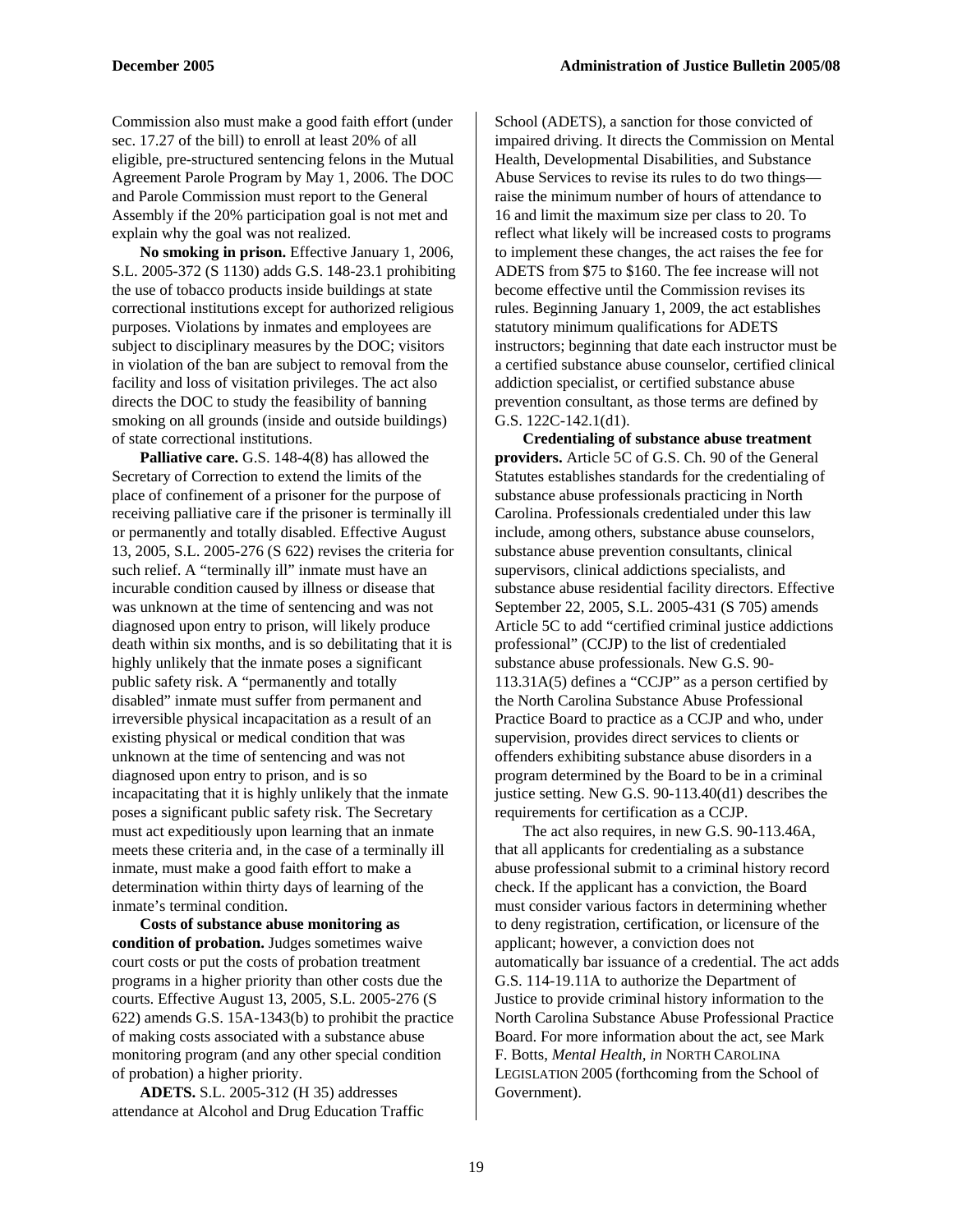## **Collateral Consequences**

#### **Miscellaneous Consequences**

Parental rights. G.S. 7B-1111(a)(8) has provided that a court may terminate the parental rights of a parent if the parent has committed certain offenses against his or her child (such as solicitation to commit murder), another child of the parent (such as murder or voluntary manslaughter), or other child in the home. Effective for termination proceedings filed on or after June 30, 2005, S.L. 2005-146 (H 97) revises the statute to provide that a court also may terminate the parental rights of a parent if the parent has committed murder or voluntary manslaughter of the other parent of the child; however, the court may consider whether the parent's actions were committed in self-defense or defense of others or were based on some other justification.

Sex offender registration. For changes to the sex offender registration requirements, see the discussion above, under Criminal Offenses, of computer solicitation of a sex act with child, sexual battery, and felony indecent exposure.

**Domestic violence.** S.L. 2005-423 (S 1029) makes several changes to the civil laws governing domestic violence protective orders. *See* Cheryl Howell, John Saxon & Janet Mason, *Children and Families, in* NORTH CAROLINA LEGISLATION 2005 (forthcoming from the School of Government). The changes in that act involving criminal law are minimal. Effective October 1, 2005, amended G.S. 50B-3.1(e) and (f) provide that a person may not retrieve firearms that have been ordered to be surrendered to the sheriff as part of an action for a domestic violence protective order until final disposition of any pending state or federal criminal charges allegedly committed by the defendant against the person who is the subject of the protective order.

#### **Criminal Record Checks**

**Prospective adoptive parents.** G.S. 48-3-309 has required the Department of Health and Human Services (DHHS) to obtain a criminal history of all prospective adoptive parents seeking to adopt a minor who is in the custody of a department of social services. Effective June 27, 2005, S.L. 2005-114 (H 451) requires that the Department obtain criminal histories of all individuals who are 18 years of age or older and who reside in the prospective adoptive home. Under the revised statute, a county department of social services must issue an unfavorable assessment if

it determines that, based on the criminal histories, either the prospective adoptive parent is unfit to care for children or the other individuals required to be checked are unfit to have children reside with them in the home.

**DHHS workers.** Effective June 27, 2005, S.L. 2005-114 (H 451) revises G.S. 114-19.6(a)(1) to expand the list of individuals associated with DHHS who are subject to a criminal record check. The revised statute covers applicants for employment, current employees, independent contractors and their employees, and others who have been approved to perform volunteer services. Previously, the statute was limited to employees and applicants for employment who provided direct care for a client, patient, student, resident, or ward of the Department.

**Health care facilities.** Effective March 23, 2005, S.L. 2005-4 (S 41) revises several statutes that have required long-term care facilities (adult care homes and their contract agencies, and nursing homes or homecare agencies) and providers of mental health, developmental disabilities, and substance abuse services to obtain a criminal history check of certain applicants for employment. Because the existing statutes (G.S. 122C-80(b), 131D-40(a) and (a1), and 131E-265(a) and (a1)) allowed such facilities to obtain the results of a national criminal history check of the applicant, they appeared to violate federal limitations on who could view such information. The revised statutes direct the North Carolina Department of Justice to turn over the national criminal history of employment applicants to the Criminal Records Check Unit of DHHS, which then notifies the long-term care facility whether the information affects employability. The revised statutes forbid DHHS from sharing the actual national record check results with the facility.

**County governments.** In 2003, the General Assembly added G.S. 114-19.14 to allow cities to obtain criminal history checks from the Department of Justice for applicants for city employment. Effective September 7, 2005, S.L. 2005-358 (S 737) revises that section to give a county the same access to criminal history information for applicants for county employment. The act also adds G.S. 153A-94.2 authorizing boards of county commissioners to adopt rules requiring applicants for county employment to be subject to a criminal history check.

**Archaeology.** Effective for applications for permits and licenses submitted to the Department of Cultural Resources ("Department") on or after October 1, 2005, S.L. 2005-367 (S 796) adds G.S. 114-19.17 to allow the Department to obtain criminal history checks from the Department of Justice for applicants for a permit or license to conduct archaeological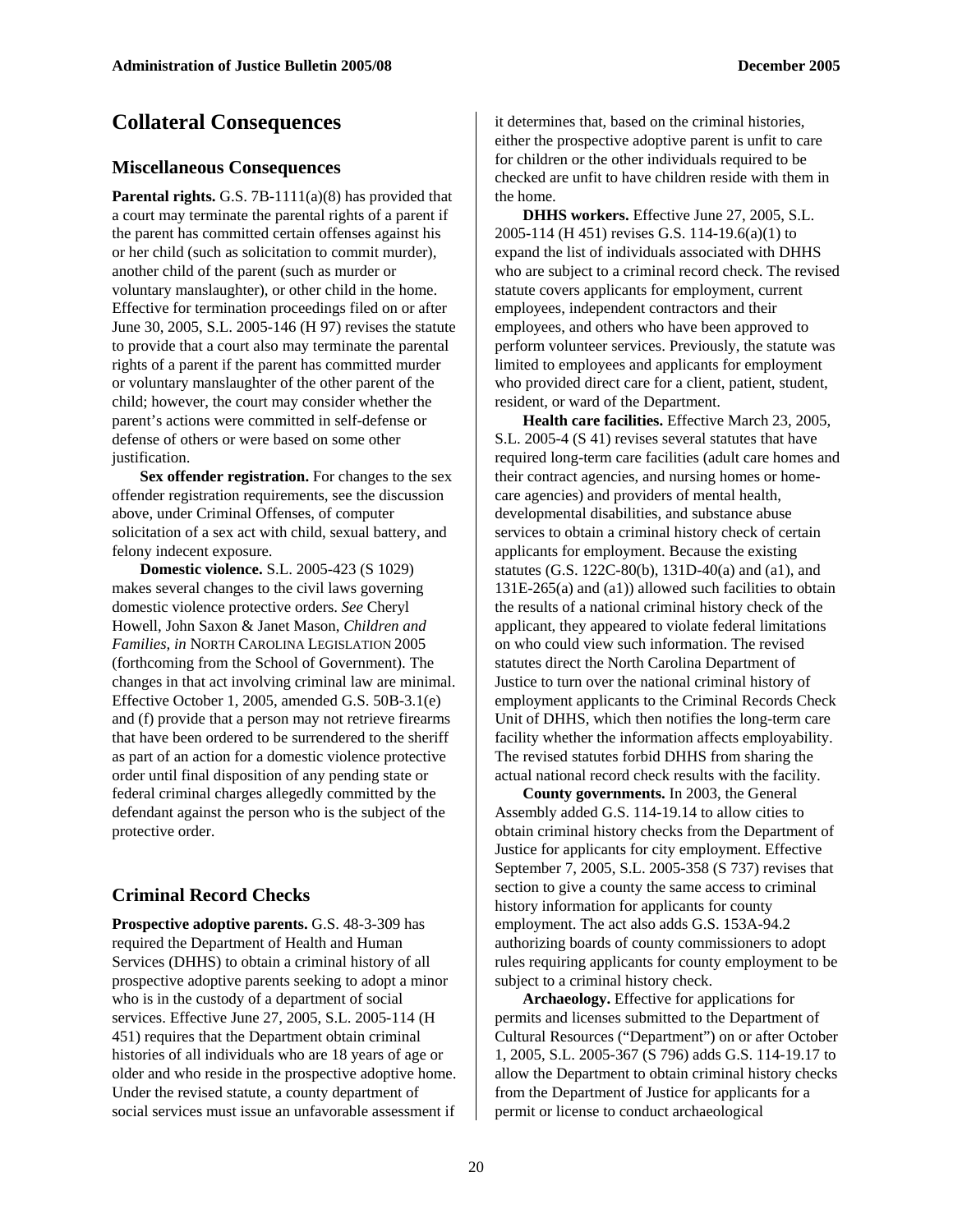investigations on state lands (under G.S. Ch. 70, Art. 2) and exploration, recovery, or salvage operations in certain waters within and adjacent to North Carolina (under G.S. Ch. 121, Art. 3). The act revises the articles regulating these operations to specify the parameters of such record checks.

**Lotteries.** Effective August 31, 2005, S.L. 2005- 344 (H 1023), as modified by S.L. 2005-276 (S 622), adds G.S. 114-19.16 to allow the North Carolina State Lottery Commission and its director to obtain criminal history checks from the Department of Justice for any prospective employee of the Commission and any prospective lottery vendor.

**Substance abuse treatment providers.** For criminal record checks for these jobs, see the discussion of the topic under Sentencing, Parole, and Corrections, above.

## **Juvenile Justice**

**Interstate compact.** The Interstate Compact on Juveniles was created in 1955 to give states a uniform approach to dealing with juveniles who cross state lines—both those who run away and those who need supervision in one state as a result of an offense committed in another state. All states adopted the compact, but it has become seriously outdated. The desired uniformity is lacking because not all states have passed the same amendments to their versions of the compact. S.L. 2005-194 (H 1346) adds to the Juvenile Code (G.S. Ch. 7B) a new Article 40, "The Interstate Compact for Juveniles." This new compact becomes effective when thirty-five states have adopted it. When all states have adopted it, North Carolina's version of the Interstate Compact on Juveniles, Article 28 of G.S. Ch. 7B, is repealed. Extensive information about the compact can be obtained from the website of the Council of State Governments, [http://www.csg.org](http://www.csg.org/).

**Biennial juvenile recidivism studies.** S.L. 2005- 276 (S 622) enacts G.S. 164-48, directing the North Carolina Sentencing and Policy Advisory Commission to conduct biennial recidivism studies of a sample of juveniles who have been adjudicated delinquent to assess their subsequent involvement in both the juvenile justice and the criminal justice systems. The act repeals Article 33 of the Juvenile Code (G.S. Ch. 7B), which imposed similar responsibilities on the Department of Juvenile Justice and Delinquency Prevention.

**Other evaluations and reports.** The budget bill (S.L. 2005-276 (S 622)) contains numerous provisions requiring evaluations or reports by or related to the

Department of Juvenile Justice and Delinquency Prevention. Some of the topics, and the sections of the act in which they appear, are

- local Juvenile Crime Prevention Council grants (sec. 16.2);
- operation and effectiveness of Project Challenge North Carolina, Inc., in providing alternative dispositions and services to juveniles adjudicated delinquent or undisciplined (sec. 16.3(a));
- effectiveness of the Juvenile Assessment Center and of juvenile assessment plans and services (sec. 16.3(b));
- the operation and effectiveness of Communities in Schools (sec. 16.3(c));
- evaluation of the Eckerd and Camp Woodson wilderness camp programs, the teen court programs, the program that grants funds to local Boys and Girls Clubs, the Save Our Students program, the Governor's One-on-One Programs, and multipurpose group homes (sec. 16.4);
- the treatment staffing model being piloted at Samarkand and Stonewall Jackson Youth Development Centers, and implementation of the treatment staffing model at Dobbs, Dillon, and Juvenile Evaluation Center youth development centers (sec. 16.6);
- progress in the planning, design, and construction of new youth development centers (sec. 16.7);
- grants awarded to Juvenile Crime Prevention Councils for street gang violence prevention and intervention programs (sec. 16.8(a));
- county-operated juvenile detention centers in Durham, Guilford, Forsyth, and Mecklenburg counties, including admission trends and projections, offense histories and assessed needs, staffing levels, housing capacity, cost to operate, feasibility of state operation if recommended by a county, repair and renovation needs, and estimated cost to plan, design, and construct new detention centers, if appropriate (sec. 16.9) (study to be done by Joint Legislative Corrections, Crime Control, and Juvenile Justice Oversight Committee);
- the awarding and use of grants to up to four Juvenile Crime Prevention Councils, from a \$250,000 appropriation, to provide residential and/or community-based intensive services to juveniles who have been adjudicated delinquent and have a level 2 or 3 disposition or are reentering the community after release from a youth development center (sec. 16.11);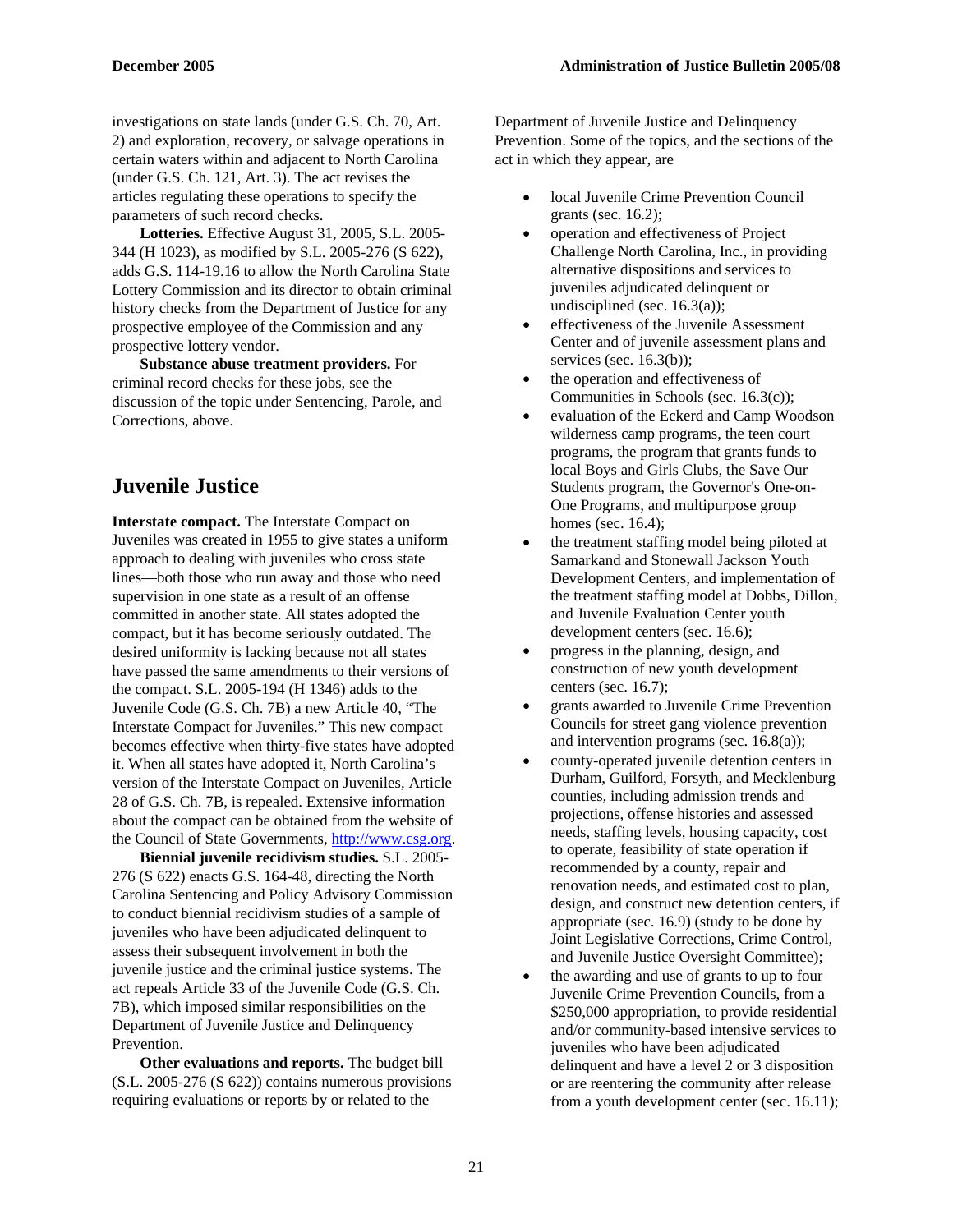• the operations and effectiveness of the National Guard Tarheel Challenge Program (sec. 18.1) (report is to be made by Department of Crime Control and Public Safety).

## **Court Administration**

#### **Organization and Personnel**

**Reorganized districts.** The 2005 session saw the continuation of a recent trend to divide or reconfigure the districts used as the basis for administration of the superior and district court and district attorney's offices. The state budget, S.L. 2005-276 (S 622), contained provisions dividing the 29th district and reconfiguring the two districts that formerly constituted the 20th district.

The 29th district is a five-county district in the mountains, composed of McDowell, Rutherford, Polk, Henderson, and Transylvania counties. The budget bill divides the 29th district into two districts—with McDowell and Rutherford comprising district 29A and Polk, Henderson, and Transylvania comprising district 29B. This split applies to all three kinds of districts superior court, district court, and prosecutorial. There are no new judgeships associated with this split, but there will be a new district attorney position (and a new investigatorial assistant position) to reflect that there will now be two district attorney's offices. This split is effective December 1, 2005, except that the prosecutorial district split is effective January 1, 2007, after the district attorneys are elected for both districts in the 2006 general election.

The 20th district is on the southern border of the state, immediately east of Mecklenburg County. It consists of Anson, Stanly, Richmond, and Union counties. For superior court purposes only, Anson and Richmond had comprised district 20A and were allocated one judge, and Union and Stanly had comprised district 20B and were allocated two judges. This legislation, and a later technical corrections bill, S.L. 2005-345 (H 320), moved Stanly county and one of the judgeships into district 20A, which leaves district 20B (Union county) with one judge. This legislation adds another judge for district 20B effective after the 2010 general election, and the election of the remaining Union county judge is postponed for four years until 2010. The election of the judgeship assigned from Stanly county to new district 20A is also delayed until 2008, when the election of the other judge is scheduled to be held.

The district court districts will have the same counties in each of the new districts, but S.L. 2005-345 (H 320) further subdivides district 20B (Union county) into two subdistricts (district 20B and district 20C) for electoral purposes. One judge runs in district 20B and the other two run in district 20C, which is composed of the remaining parts of the county. These subdistricts are used solely for elections; the two districts together comprise a "set of districts," which is used as the administrative unit. For example, there will be only one chief district judge for the two subdistricts that comprise the set of districts in district 20B-C. The prosecutorial districts will mirror the superior court districts, and will be effective January 1, 2007, following the 2006 general election. One new district attorney position (and one new investigatorial assistant) will be created to staff the new district.

**New positions.** In addition to the positions created for the reorganized districts, discussed above, the state budget creates a new deputy clerk of court position in Hyde County and two support positions for a business court in Mecklenburg County (discussed in Joan G. Brannon & James C. Drennan, *Courts and Civil Procedure, in* NORTH CAROLINA LEGISLATION 2005 (forthcoming from the School of Government)).

**Starting date of district court judges terms.**  Effective September 22, 2005, S.L. 2005-425 (H 650) amends G.S. 7A-140 to provide that the terms of office for district court judges begin on January 1 following an election rather than on the first Monday in December.

**Longevity pay for certain personnel.** S.L. 2005- 276 (S 622) amends G.S. 7A-65(d) to provide that service as a "resource prosecutor" counts for purposes of calculating longevity pay for assistant district attorneys. A "resource prosecutor" means a former assistant district attorney who has left a district attorney's office to serve in a time-limited position with the Conference of District Attorneys.

The act also amends G.S. 7A-101(c) to provide that service as a magistrate (as well as a justice or judge) counts for purposes of calculating longevity pay for a clerk of superior court.

**Conference of Superior Court Clerks.** Effective July 1, 2005, S.L. 2005-100 (H 878) adds G.S. 7A-805 through 7A-808 to establish a statutory Conference of Clerks of Superior Court. The conference is composed of elected clerks of court (and acting and interim clerks). The Conference is to meet twice a year, and it may prepare training manuals, cooperate with other agencies to promote the effective administration of justice, and provide education in conjunction with the Institute of Government and the Administrative Office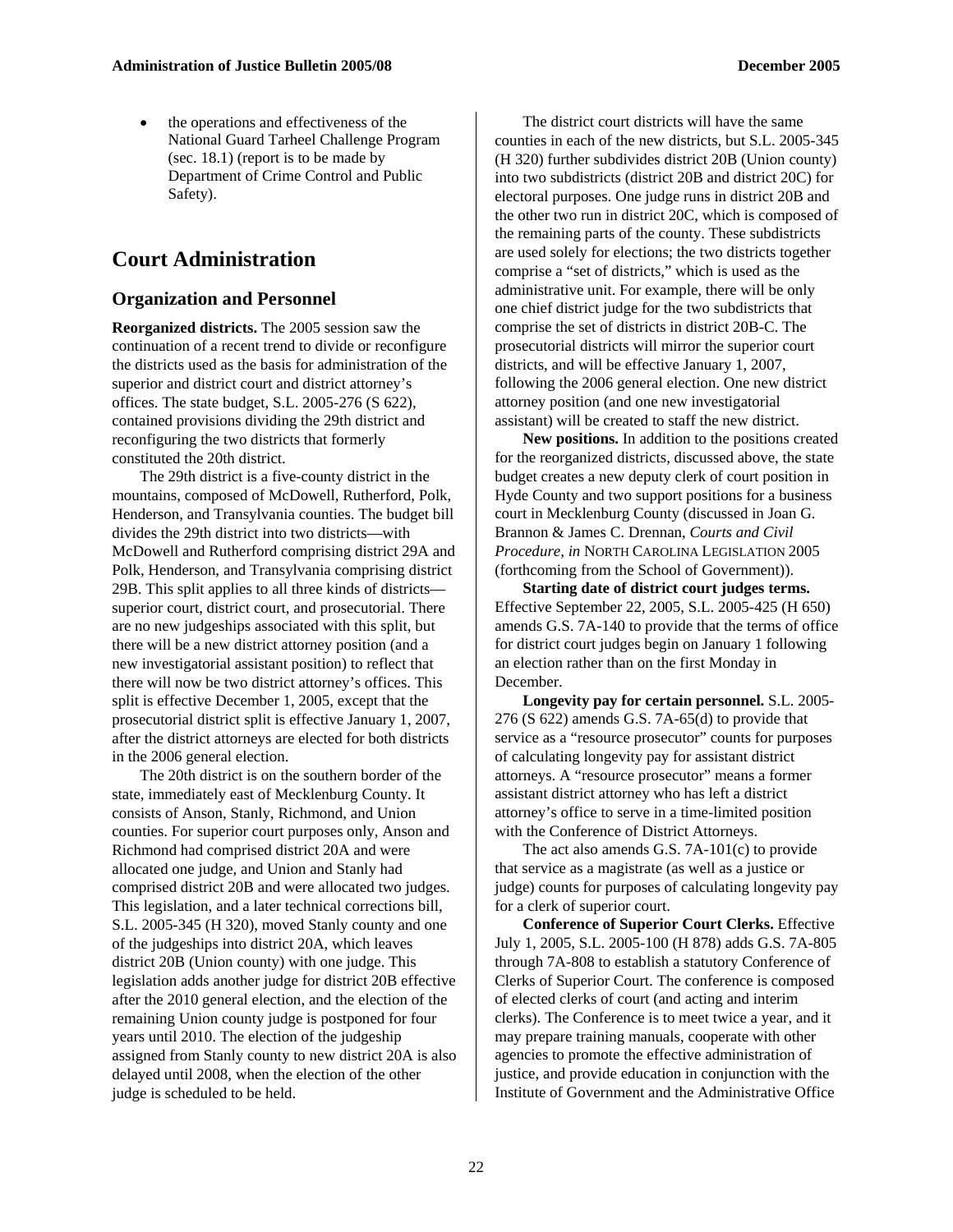of the Courts. When funds are available, it may employ an executive secretary (no funds are provided in the 2005-07 budget).

## **Drug Court**

The budget bill (S.L. 2005-276 (S 622)), as amended by the technical corrections budget bill (S.L. 2005-345 (H 320)), provides that funds appropriated to the Judicial Department for the adult Drug Treatment Court program may be used only to provide treatment and case coordination to offenders sentenced to intermediate punishment or to offenders sentenced to community punishment who are at risk of revocation. The Judicial Department may, however, use \$300,000 in existing funds for the 2005-06 fiscal year to fund the operations of the Mecklenburg Drug Treatment Court to provide treatment to DWI offenders and pretrial offenders.

## **Costs and Fees**

**Local crime lab tests.** Effective for offenses committed on or after October 1, 2005, S.L. 2005-363  $(H 890)$  adds G.S. 7A-304 $(a)(8)$  to direct the judge to assess a fee of \$300 for the services of a crime laboratory operated by a local government if (a) the defendant is convicted, (b) as part of the investigation leading to conviction, the lab performed DNA analysis, tests of the defendant for the presence of alcohol or controlled substances, or analysis of a controlled substance possessed by the defendant or defendant's agents, and (c) the judge finds that the work was substantially equivalent to the kind of work performed by the State Bureau of Investigation. The court may waive or reduce the fee for good cause. Any fees go to the general fund of the local government that operates the lab, to be used for law enforcement purposes.

**Out-of-state attorneys.** Effective for fees assessed on or after September 14, 2005, S.L. 2005- 396 (S 327) increases from \$100 to \$125 the fee for an out-of-state attorney to appear in a criminal or civil proceeding in North Carolina. The General Court of Justice continues to receive \$100 of the fee, and the North Carolina State Bar receives the additional \$25.

**Other cost increases.** Effective for costs assessed or collected on or after September 1, 2005, the budget bill, S.L. 2005-276 (S 622), increases the various costs in criminal cases. The bill

amends G.S.  $7A-304(a)(3a)$  and  $(4)$  to raise the costs in criminal cases in both district and

superior court by \$10 (of which \$9.50 is for the support of the General Court of Justice and \$.50 is for supplemental pension benefits for sheriffs);

- amends G.S.  $15A-145(e)$  to increase the fee for a petition for expunction of a criminal record from \$65 to \$125;
- adds new G.S.  $15A-1343(c2)$  to require a person placed on house arrest with electronic monitoring to pay a fee of \$90 for the device unless the court for good cause exempts the person from paying the fee; and
- amends G.S.  $20-135.2A(e)$  to increase court costs for motorcycle helmet and seat belt violations from \$50 to \$75.

## **Indigent Defense**

**Copies of files.** Effective July 5, 2005, S.L. 2005-148 (S 689) amends G.S. 7A-452 to require that, in cases in which an indigent person has appealed and has been appointed appellate counsel by the Office of Indigent Defense Services, the clerk of superior court must make a copy of the complete trial division file, including documentary exhibits if requested, and must furnish those materials to the appointed attorney.

Effective August 4, 2005, S.L. 2005-251 (S 593) adds new G.S. 7A-308(b1) to clarify that fees charged by the clerk for copies (in G.S.  $7A-308(a)(12)$ ) are not chargeable when the copies are requested by an attorney who has been appointed to represent an indigent person at state expense and the request is made in connection with the appointed case.

**\$50 appointment fee.** Effective August 4, 2005, S.L. 2005-250 (S 592) revises G.S. 7A-455.1, which imposes a \$50 attorney appointment fee in criminal cases. The changes were made to conform to the North Carolina Supreme Court's decision in *State v. Webb,*  358 N.C. 92, 591 S.E.2d 505 (2004), which struck down the portion of the statute requiring payment of the fee from defendants who were not convicted. The decision continued to permit assessment of the appointment fee after conviction. The revised statute therefore requires defendants to pay a \$50 appointment fee only upon conviction. The court must add the fee to any amounts it determines to be owed for the value of the attorney's services in the case. The act does not modify the other limitations in the statute on assessment of the fee. The statute continues to impose the fee in criminal cases at the trial level only; provides that the failure or refusal to pay the fee is not grounds for the denial of counsel, withdrawal of counsel, or contempt; provides that the fee is due only once for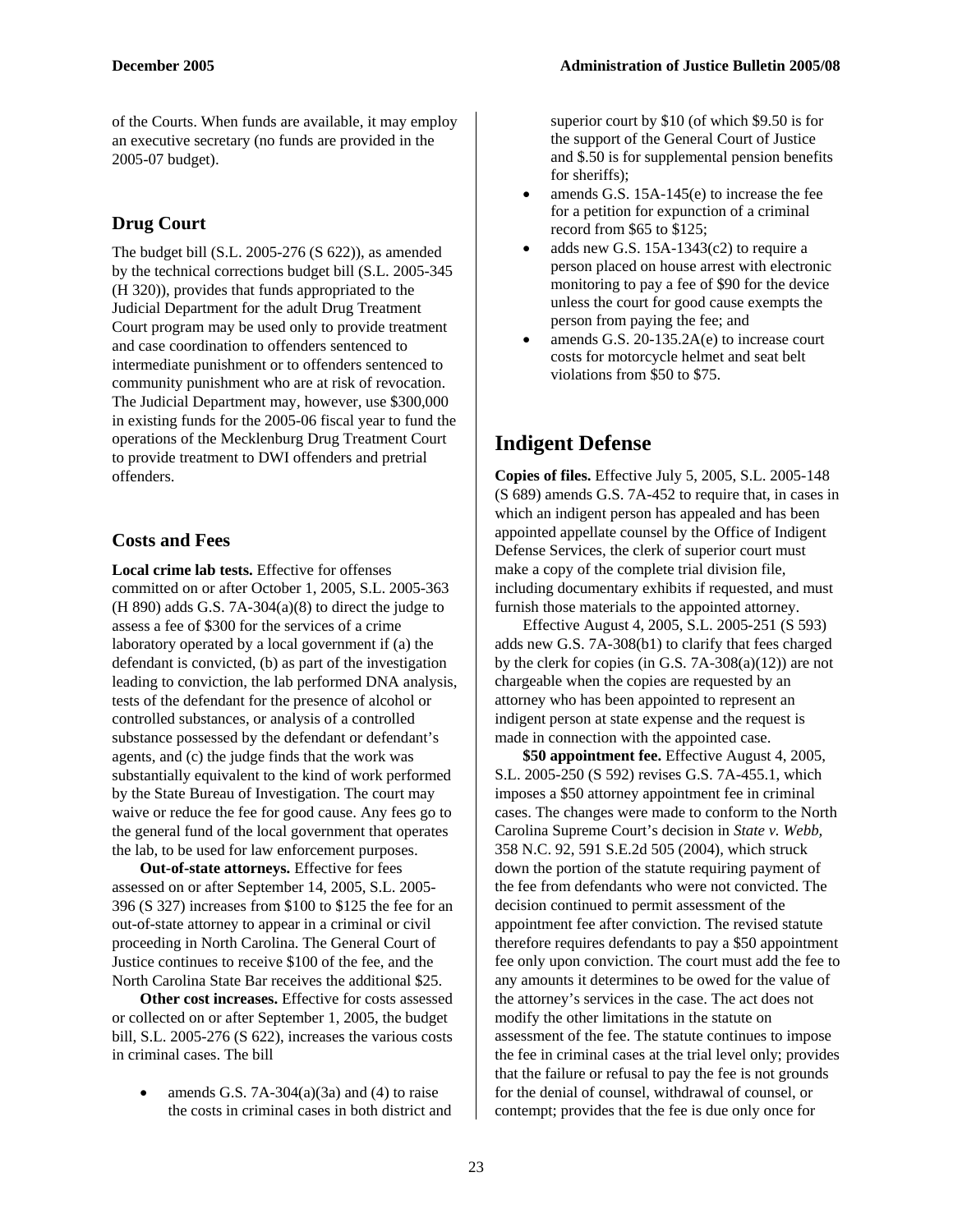each attorney appointment, regardless of the number of cases to which an attorney is assigned; and bars a second fee if the cases in which the attorney was appointed are reassigned to a different attorney.

**Repayment of attorney's fees for appeals, Ch. 7B proceedings, and probation.** G.S. 7A-455(c) directs the court to enter a judgment for the value of services rendered by an attorney on behalf of an indigent defendant who has been convicted in a criminal case. Effective August 5, 2005, S.L. 2005-254 (S 594) amends that subsection to provide that no judgment for fees may be entered for the value of legal services rendered on appeal to the appellate division or in postconviction proceedings if all of the matters raised in the proceeding are vacated, reversed, or remanded for a new trial or resentencing. *See also State v. Rogers,* 161 N.C. App. 345, 587 S.E.2d 906 (2003) (holding under previous version of statute that attorneys fees could not be assessed for first trial and appeal when supreme court vacated convictions and ordered new trial).

Effective for appointments on or after October 1, 2005, the act revises G.S. 7B-603, which has authorized the court to order a parent or guardian to repay the costs of an attorney or guardian ad litem appointed for a juvenile in an abuse, neglect, and dependency proceeding or a proceeding to terminate parental rights. The statute has been unclear, however, whether the court could order repayment of the fees for an attorney appointed for the parent in such proceedings. The revised statute clarifies that a court may order repayment of such fees if the juvenile is adjudicated abused, neglected, or dependent or the parent's rights are terminated. The revised statute does not mandate repayment, however. New G.S. 7B-603(b1) uses the discretionary term "may" rather than the mandatory "shall," and it also provides that in determining whether to order repayment the court must consider the respondent's ability to pay. Thus, a court might decide not to order repayment if it found that the additional financial obligation would interfere with the parent's ability to take the necessary steps to care for his or her child. (The court must engage in a similar assessment under G.S. 7A-450.3 in deciding whether to require the parent to repay the attorneys fees incurred for a juvenile.) If the court orders the parent to repay attorneys fees (whether incurred for the parent or juvenile), and the parent fails to pay at the time of disposition, the court must enter a judgment in the amount due the state. The act deletes the provision, previously applicable to orders to repay attorneys fees for juveniles, requiring the court to delay entry of judgment for 90 days following the order of repayment (in G.S. 7A-450.3). As part of these changes, the act

also deletes the provision authorizing contempt for a failure to pay attorneys fees (in G.S.  $7B-603(c)$ ); however, other sections in G.S. Ch. 7B (G.S. 7B-2704 and -2706) continue to state that a court may hold a parent or guardian in contempt for failing to comply with court orders issued in delinquency proceedings, including court orders to pay the attorneys fees incurred on behalf of the juvenile.

G.S. 15A-1343(e) provides that, unless the court finds extenuating circumstances, it must require as a condition of probation that the defendant repay the fees of his or her public defender or appointed attorney. Effective August 4, 2005, S.L. 2005-250 (S 592) revises G.S. 15A-1343(e) to clarify that the repayment obligation includes other counsel who are employees of the Office of Indigent Defense Services (IDS), such as capital defenders, and counsel under contract with IDS, such as counsel who have contracted to handle a block of cases.

**Appointment of counsel in Ch. 35A proceedings.** Effective August 4, 2005, S.L. 2005-250  $(S 592)$  amends G.S. 35A-1245 $(c)$  to clarify that the appointment of counsel for a ward when the guardian is seeking sterilization must be in accordance with IDS rules. This change makes the statute consistent with the other statutes on appointment of counsel.

Legal services for inmates. Effective October 1, 2005, S.L. 2005-276 (622) transfers from the Department of Correction to IDS the responsibility for administering legal services for inmates in cases in which the state is obligated to provide legal assistance and access to the courts. The act revises G.S. 7A-498.3, which identifies the types of cases under IDS, to add this responsibility. Prisoners Legal Services, Inc. (PLS) has been providing legal services to inmates pursuant to a contract with DOC, and the act directs IDS to contract with PLS for an additional two years, during which time IDS must evaluate the services provided by PLS. The act transfers from DOC to IDS \$1,883,865 for the 2005-06 fiscal year and \$2,511,820 for the 2006-07 fiscal year to administer these services.

**Expansion of public defender system.** The budget bill, S.L. 2005-276 (S 622), authorizes IDS to use existing funds to complete the establishment of a public defender office in Wake county, created by the General Assembly during the 2004 session. The act authorizes the hiring of twenty attorneys, four investigators, and six administrative support staff. The act also authorizes IDS to use existing funds to add up to ten new attorney and five new support staff positions in other offices.

The budget bill established a public defender office in district 5 (New Hanover and Pender counties), but the technical corrections budget bill (S.L. 2005-345